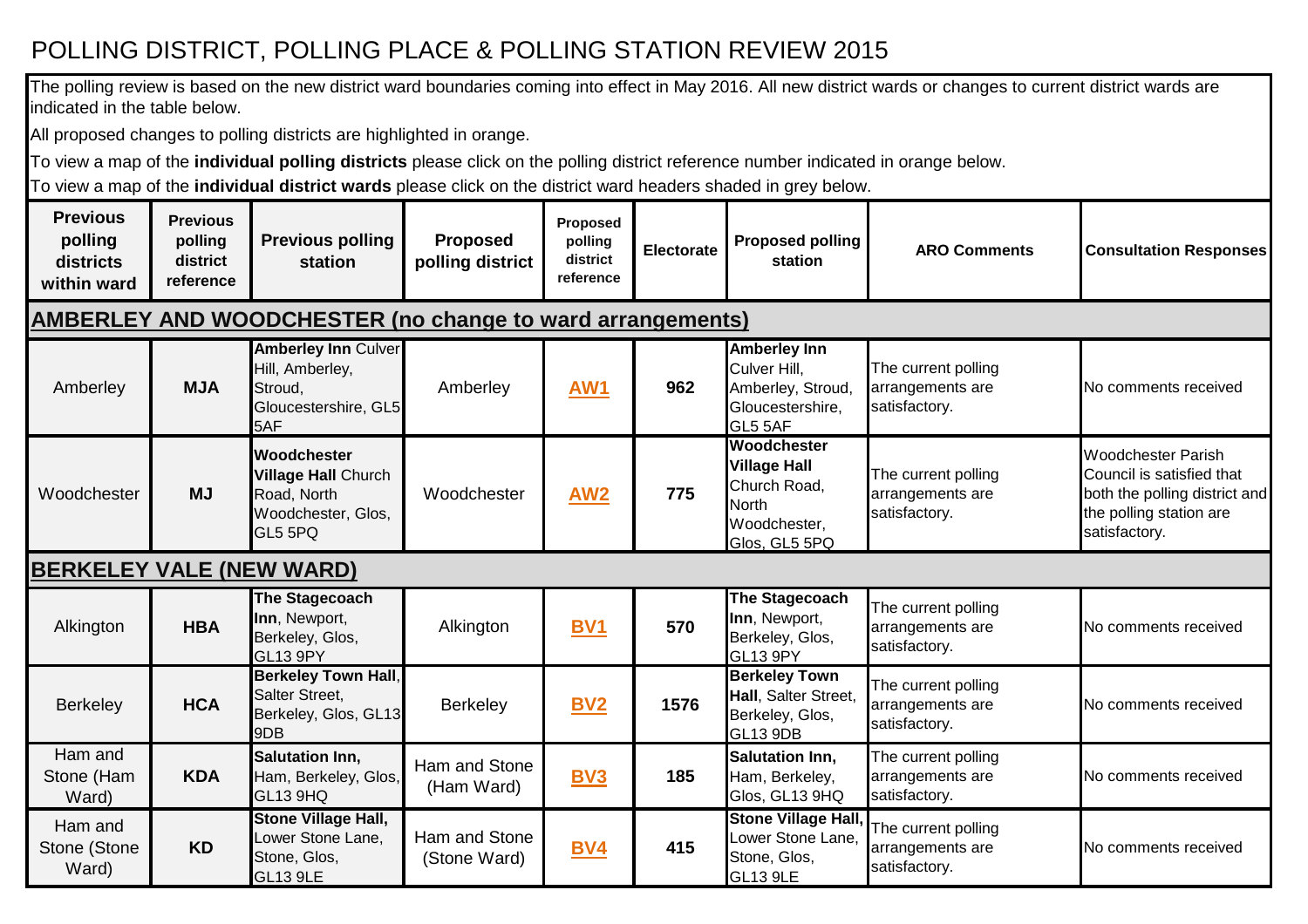| Hamfallow (Div<br>1)                           | <b>KE</b>  | <b>Berkeley Town Hall,</b><br>Salter Street,<br>Berkeley, Glos, GL13<br>9DB                       | Hamfallow (Div<br>1)                 | <b>BV5</b>     | 451  | <b>Berkeley Town</b><br>Hall, Salter Street,<br>Berkeley, Glos,<br>GL13 9DB                              | The current polling<br>arrangements are<br>satisfactory.                            | No comments received                                                                             |  |
|------------------------------------------------|------------|---------------------------------------------------------------------------------------------------|--------------------------------------|----------------|------|----------------------------------------------------------------------------------------------------------|-------------------------------------------------------------------------------------|--------------------------------------------------------------------------------------------------|--|
| Hamfallow (Div<br>2)                           | <b>KEA</b> | <b>Sharpness Village</b><br>Hall, Oldminster<br>Road, Sharpness,<br>Glos, GL13 9UF                | Hamfallow (Div<br>2)                 | <b>BV6</b>     | 492  | <b>Sharpness Village</b><br>Hall, Oldminster<br>Road, Sharpness,<br>Glos, GL13 9UF                       | The current polling<br>arrangements are<br>satisfactory.                            | No comments received                                                                             |  |
| Hinton,<br><b>Sharpness</b>                    | <b>KN</b>  | <b>Sharpness Village</b><br>Hall, Oldminster<br>Road, Sharpness,<br>Glos, GL13 9UF                | Hinton,<br>Sharpness                 | <b>BV7</b>     | 991  | <b>Sharpness Village</b><br>Hall, Oldminster<br>Road, Sharpness,<br>Glos, GL13 9UF                       | The current polling<br>arrangements are<br>satisfactory.                            | No comments received                                                                             |  |
| Slimbridge                                     | <b>LR</b>  | <b>Slimbridge Village</b><br>Hall, St Johns Road,<br>Slimbridge, Glos,<br>GL2 7DD                 | Slimbridge                           | <b>BV8</b>     | 909  | <b>Slimbridge Village</b><br>Hall, St Johns<br>Road, Slimbridge,<br>Glos, GL2 7DD                        | The current polling<br>arrangements are satisfactory<br>but the parking is limited. | Slimbridge Parish Council<br>noted the consultation and<br>chose to make no further<br>comments. |  |
| <b>BISLEY (No change to ward arrangements)</b> |            |                                                                                                   |                                      |                |      |                                                                                                          |                                                                                     |                                                                                                  |  |
| <b>Bisley (Bisley</b><br>Ward)                 | <b>JK</b>  | <b>Bisley WI Village</b><br>Hall, Manor Street,<br>Bisley, Stroud, Glos,<br>GL6 7BH               | <b>Bisley (Bisley</b><br>Ward)       | <b>B1</b>      | 735  | <b>Bisley WI Village</b><br>Hall, Manor Street,<br>Bisley, Stroud,<br>Glos, GL6 7BH                      | The current polling<br>arrangements are satisfactory                                | <b>No comments received</b>                                                                      |  |
| <b>Bisley</b><br>(Eastcombe<br>Ward)           | <b>JL</b>  | <b>Eastcombe Village</b><br>Hall, Eastcombe,<br>Stroud, Glos, GL6<br>7DS                          | <b>Bisley</b><br>(Eastcombe<br>Ward) | <b>B2</b>      | 616  | <b>Eastcombe</b><br><b>Village Hall,</b><br>Eastcombe,<br>Stroud, Glos, GL6<br>7DS                       | The current polling<br>arrangements are satisfactory                                | <b>No comments received</b>                                                                      |  |
| <b>Bisley</b><br>(Oakridge<br>Ward)            | <b>JM</b>  | <b>Oakridge Village</b><br>Hall, Oakridge<br>Lynch, Stroud, Glos,<br>GL6 7NZ                      | <b>Bisley (Oakridge</b><br>Ward)     | <b>B3</b>      | 540  | <b>Oakridge Village</b><br>Hall, Oakridge<br>Lynch, Stroud,<br>Glos, GL6 7NZ                             | The current polling<br>arrangements are<br>satisfactory.                            | No comments received                                                                             |  |
|                                                |            | <b>CAINSCROSS (changes to ward arrangements)</b>                                                  |                                      |                |      |                                                                                                          |                                                                                     |                                                                                                  |  |
| Cainscross<br>(Cainscross<br>Ward)             | <b>JNA</b> | <b>St Matthews</b><br><b>Church Hall, Church</b><br>Road, Cainscross,<br>Stroud, Glos, GL5<br>4LH | Cainscross<br>(Cainscross<br>Ward)   | C <sub>1</sub> | 1052 | <b>St Matthews</b><br>Church Hall,<br>Church Road,<br>Cainscross, Stroud, satisfactory.<br>Glos, GL5 4LH | The current polling<br>arrangements are                                             | No comments received                                                                             |  |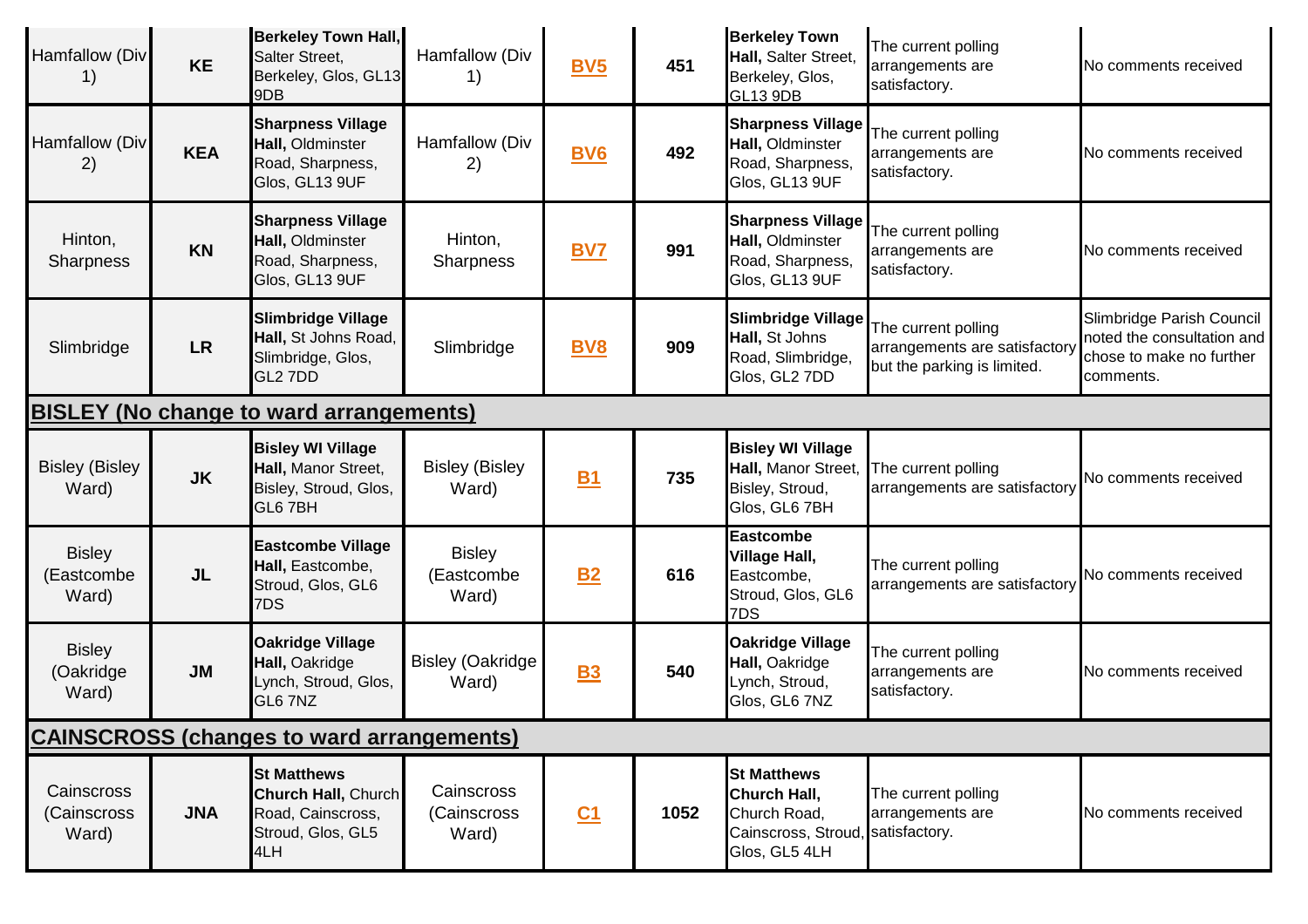| Cainscross<br>Cashes Green<br>East Ward)                         | <b>JNB</b> | <b>Cashes Green</b><br><b>Community Centre</b><br>(Double Station),<br>Queens Drive,<br>Cashes Green,<br>Stroud, Glos, GL5<br>4NB | Cainscross<br>(Cashes Green<br>East Ward)          | C <sub>2</sub> | 934  | <b>Cashes Green</b><br><b>Community</b><br><b>Centre (Double</b><br>Station), Queens<br>Drive, Cashes<br>Green, Stroud,<br>Glos, GL5 4NB | No specific disabled parking<br>but the current polling                                                                                                                                                                     |                      |
|------------------------------------------------------------------|------------|-----------------------------------------------------------------------------------------------------------------------------------|----------------------------------------------------|----------------|------|------------------------------------------------------------------------------------------------------------------------------------------|-----------------------------------------------------------------------------------------------------------------------------------------------------------------------------------------------------------------------------|----------------------|
| Cainscross<br>Cashes Green<br>West Ward)                         | <b>JNC</b> | <b>Cashes Green</b><br><b>Community Centre</b><br>(Double Station),<br>Queens Drive,<br>Cashes Green,<br>Stroud, Glos, GL5<br>4NB | Cainscross<br>(Cashes Green<br>West Ward)          | C <sub>3</sub> | 1543 | <b>Cashes Green</b><br><b>Community</b><br><b>Centre (Double</b><br>Station), Queens<br>Drive, Cashes<br>Green, Stroud,<br>Glos. GL5 4NB | arrangements are<br>satisfactory.                                                                                                                                                                                           | No comments received |
| Cainscross<br>(Ebley)                                            | <b>JND</b> | <b>Ebley Chapel,</b><br>Chapel Lane, Ebley,<br>Stroud, Glos, GL5<br>4TD                                                           | Cainscross<br>(Ebley Ward)                         | C <sub>4</sub> | 1602 | <b>Ebley Chapel,</b><br>Chapel Lane,<br>Ebley, Stroud,<br>Glos, GL5 4TD                                                                  | The current polling<br>arrangements are<br>satisfactory.                                                                                                                                                                    | No comments received |
| Part of<br>Cainscross<br>(Lower<br>Westrip)                      | <b>LKA</b> | <b>Randwick Scout</b><br><b>Group (Double</b><br>station), Morehall,<br>Cashes Green,<br>Stroud, Glos, GL5<br>4RY                 | <b>Cainscross</b><br>(Lower Westrip<br>Ward Div 2) | C <sub>5</sub> | 718  | <b>Randwick Scout</b><br><b>Group (Double</b><br>station), Morehall,<br>Cashes Green,<br>Stroud, Glos, GL5<br>4RY                        | Amendments to polling district<br>boundary to reflect changes<br>made to district ward<br>boundaries. Randwick Scout<br>Group can be used as a<br>double station but<br>suggestions for an alternative<br>venue are welcome | No comments received |
| Part of<br>Stonehouse<br>(South Ward)<br>(NEW to ward)           | LU         |                                                                                                                                   | <b>Stonehouse</b><br>(Ebley Ward)                  | C6             | 280  |                                                                                                                                          | New polling district as a result<br>of the district ward boundary<br>changes. Suggestions for<br>polling stations are welcome.                                                                                              | No comments received |
| <b>CAM EAST (changes to ward arrangements)</b>                   |            |                                                                                                                                   |                                                    |                |      |                                                                                                                                          |                                                                                                                                                                                                                             |                      |
| Cam (Upper<br>Ward) (and<br>part of JOC<br>Cam (Central<br>Ward) | <b>JOB</b> | <b>Cam Cricket</b><br>Pavillion, Everlands,<br>Upper Cam, Glos,<br><b>GL11 5NL</b>                                                | Cam East (Div 1)                                   | CE1            | 1669 | <b>Cam Cricket</b><br>Pavillion,<br>Everlands, Upper<br>Cam, Glos,<br><b>GL11 5NL</b>                                                    | Polling district boundary has<br>been amended to reflect<br>changes to the district ward<br>boundaries.                                                                                                                     | No comments received |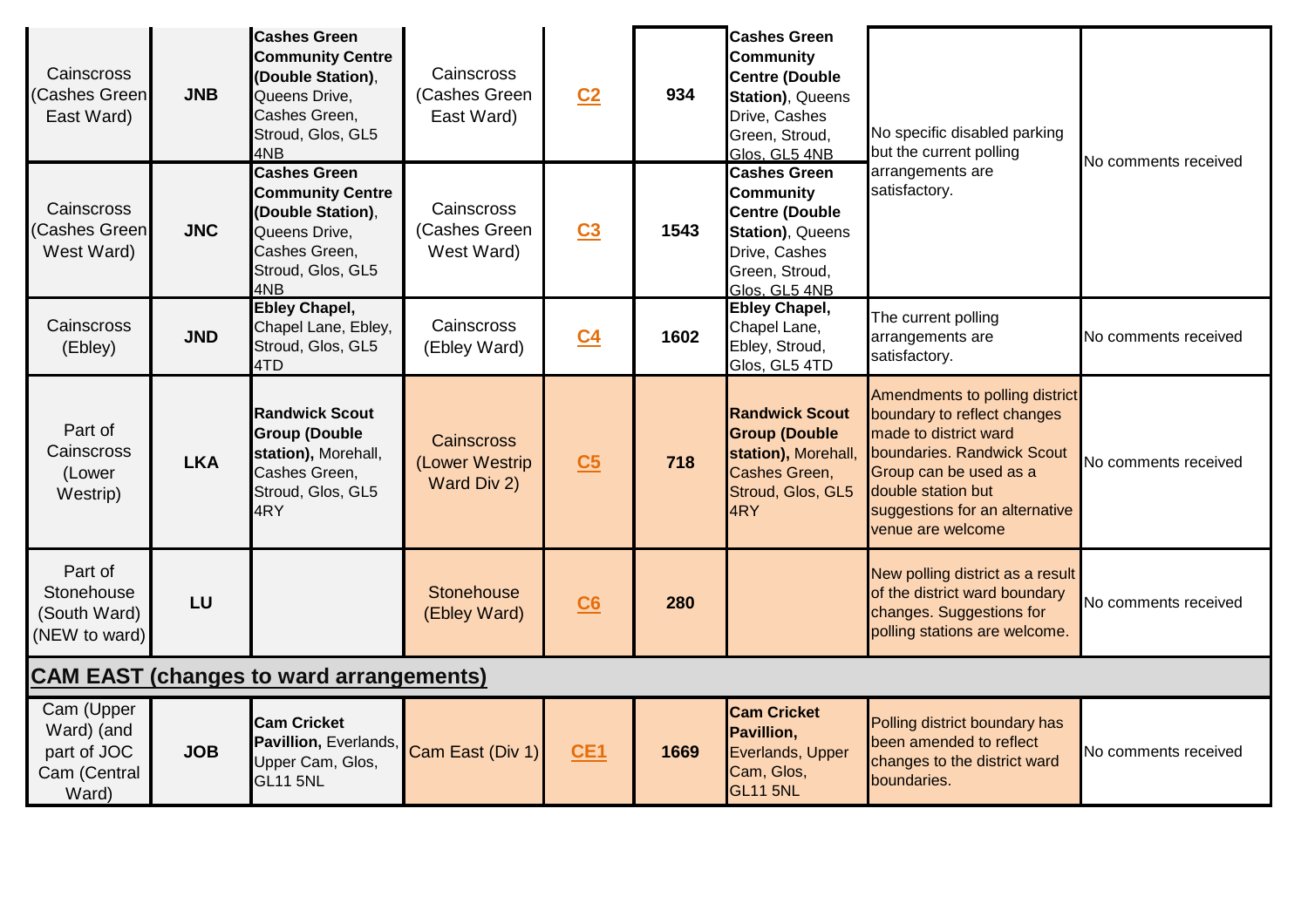| Cam (Central<br>Ward) and part<br>of JO Cam<br>(Woodfield<br>Ward)  | <b>JOC</b> | <b>Cam Parish Council</b><br>Offices, Chapel<br>Street, Cam,<br>Dursley, GL11 5NX                                  | Cam East (Div 2)            | CE2             | 1745 | <b>Cam Parish</b><br><b>Council Offices,</b><br><b>Chapel Street,</b><br>Cam, Dursley,<br><b>GL11 5NX</b>          | Polling district boundary has<br>been amended to reflect<br>changes to the district ward<br>boundaries.                      | No comments received |  |
|---------------------------------------------------------------------|------------|--------------------------------------------------------------------------------------------------------------------|-----------------------------|-----------------|------|--------------------------------------------------------------------------------------------------------------------|------------------------------------------------------------------------------------------------------------------------------|----------------------|--|
|                                                                     |            | <b>CAM WEST (changes to ward arrangements)</b>                                                                     |                             |                 |      |                                                                                                                    |                                                                                                                              |                      |  |
| Cam<br>(Woodfield<br>Ward) and part<br>of JOC Cam<br>(Central Ward) | <b>JO</b>  | <b>Cam Youth Centre.</b><br>19A Frederick<br>Thomas Road, Cam,<br>Glos, GL11 6LY                                   | Cam West (Div               | C <sub>W1</sub> | 1819 | <b>Cam Youth</b><br>Centre, 19A<br><b>Frederick Thomas</b><br>Road, Cam, Glos,<br><b>GL11 6LY</b>                  | Polling district boundary has<br>been amended to reflect<br>changes to the district ward<br>boundaries.                      | No comments received |  |
| Cam (Lower<br>Ward)                                                 | <b>JOA</b> | Winterbotham<br><b>Memorial Hall, High</b><br>Street, Cam, Glos,<br><b>GL11 5LE</b>                                | Cam West (Div<br>2)         | CW2             | 1422 | Winterbotham<br><b>Memorial Hall,</b><br>High Street, Cam,<br>Glos, GL11 5LE                                       | The current polling<br>arrangements are<br>satisfactory.                                                                     | No comments received |  |
| <b>CHALFORD (no change to ward arrangements)</b>                    |            |                                                                                                                    |                             |                 |      |                                                                                                                    |                                                                                                                              |                      |  |
| Chalford<br>(Bussage Div<br>1)                                      | <b>JR</b>  | <b>Bussage Village</b><br>Hall, Bussage,<br>Stroud, Glos,<br>GL6 8AT                                               | Chalford<br>(Bussage Div 1) | CH1             | 1634 | <b>Bussage Village</b><br>Hall, Bussage,<br>Stroud, Glos,<br>GL6 8AT                                               | The current polling<br>arrangements are<br>satisfactory.                                                                     | No comments received |  |
| Chalford<br>(Bussage Div<br>2)                                      | <b>JRC</b> | The Parish Centre,<br>Gerald's Way,<br>Chalford, Stroud,<br>Glos, GL6 8FJ                                          | Chalford<br>(Bussage Div 2) | CH2             | 1282 | The Parish<br>Centre, Gerald's<br>Way, Chalford,<br>Stroud, Glos, GL6<br>8FJ                                       | The current polling<br>arrangements are satisfactory No comments received<br>but the parking is limited.                     |                      |  |
| Chalford (Hill<br>Ward)                                             | <b>JRA</b> | <b>Chalford Hill</b><br><b>Methodist Church,</b><br>Methodist Church<br>Rooms, Midway,<br>Stroud, Glos,<br>GL6 8EN | Chalford (Hill<br>Ward)     | CH3             | 1481 | <b>Chalford Hill</b><br><b>Methodist</b><br>Church, Methodist<br>Church Rooms,<br>Midway, Stroud,<br>Glos, GL6 8EN | The current polling<br>arrangements are<br>satisfactory.                                                                     | No comments received |  |
| Chalford<br>(Valley Ward)                                           | <b>JRB</b> | <b>Chalford Village</b><br><b>Hall (Double</b><br>Station), London<br>Road, Stroud, Glos,<br>GL6 8HN               | Chalford (Valley<br>Ward)   | CH4             | 500  | <b>Chalford Village</b><br><b>Hall (Double</b><br>Station), London<br>GL6 8HN                                      | The current polling<br>arrangements are satisfactory No comments received<br>Road, Stroud, Glos, but the parking is limited. |                      |  |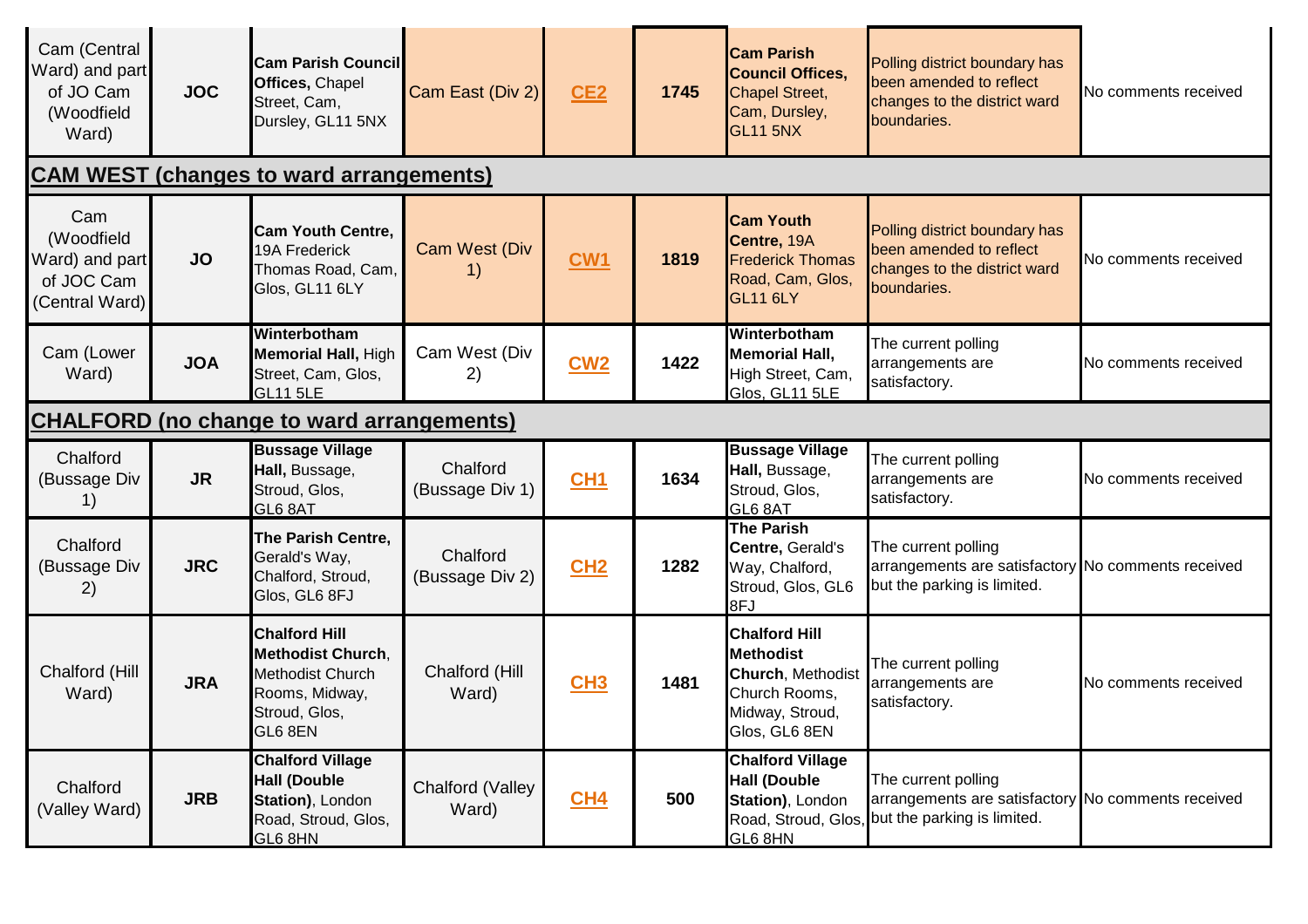| Thrupp<br>(Bourne Ward)                         | <b>MCB</b> | <b>Chalford Village</b><br><b>Hall (Double</b><br>Station), London<br>Road, Stroud, Glos,<br>GL6 8HN            | Thrupp (Bourne<br>Ward)      | CH5        | 258  | <b>Chalford Village</b><br><b>Hall (Double</b><br>Station), London<br>GL6 8HN                            | The current polling<br>arrangements are satisfactory No comments received<br>Road, Stroud, Glos, but the parking is limited. |                             |
|-------------------------------------------------|------------|-----------------------------------------------------------------------------------------------------------------|------------------------------|------------|------|----------------------------------------------------------------------------------------------------------|------------------------------------------------------------------------------------------------------------------------------|-----------------------------|
|                                                 |            | <b>COALEY AND ULEY (no change to ward arrangements)</b>                                                         |                              |            |      |                                                                                                          |                                                                                                                              |                             |
| Coaley                                          | <b>JS</b>  | <b>Coaley Village Hall,</b><br>Coaley, Dursley,<br>Glos, GL11 5EG                                               | Coaley                       | <u>CU1</u> | 646  | <b>Coaley Village</b><br>Hall, Coaley,<br>Dursley, Glos,<br><b>GL11 5EG</b>                              | The current polling<br>arrangements are<br>satisfactory.                                                                     | No comments received        |
| Nympsfield                                      | <b>LB</b>  | <b>Nympsfield Village</b><br>Hall, Back Street,<br>Nympsfield, Glos,<br><b>GL10 3UB</b>                         | Nympsfield                   | CU2        | 306  | Nympsfield<br><b>Village Hall, Back</b><br>Street, Nympsfield,<br>Glos, GL10 3UB                         | The current polling<br>arrangements are satisfactory No comments received<br>but disabled access is limited.                 |                             |
| Owlpen                                          | LE.        | <b>Uley Village Hall,</b><br>The Street, Uley,<br>Glos                                                          | Owlpen                       | CU3        | 34   | <b>Uley Village Hall,</b><br>The Street, Uley,<br>Glos                                                   | The current polling<br>arrangements are<br>satisfactory.                                                                     | No comments received        |
| Uley                                            | <b>MF</b>  | <b>Uley Village Hall,</b><br>The Street, Uley,<br>Glos                                                          | Uley                         | CU4        | 987  | <b>Uley Village Hall,</b><br>The Street, Uley,<br>Glos                                                   | The current polling<br>arrangements are<br>satisfactory.                                                                     | <b>No comments received</b> |
|                                                 |            | <b>DURSLEY</b> (no change to ward arrangements)                                                                 |                              |            |      |                                                                                                          |                                                                                                                              |                             |
| Dursley<br>(Central Ward)                       | <b>JV</b>  | <b>Dursley Methodist</b><br><b>Church (Gabriel</b><br>Hale Room), Castle<br>Street, Dursley,<br><b>GL11 4BS</b> | Dursley (Central<br>Ward)    | D1         | 1998 | <b>Dursley Methodist</b><br><b>Church (Gabriel</b><br>Hale Room),<br>Castle Street,<br>Dursley, GL11 4BS | The current polling<br>arrangements are<br>satisfactory.                                                                     | No comments received        |
| <b>Dursley</b><br>(Highfields<br>Ward)          | <b>JVA</b> | Dursley C of E<br>Primary, Highfields,<br>Dursley, Glos,<br><b>GL11 4NZ</b>                                     | Dursley<br>(Highfields Ward) | D2         | 1802 | Dursley C of E<br>Primary,<br>Highfields, Dursley,<br>Glos, GL11 4NZ                                     | The current polling<br>arrangements are satisfactory No comments received<br>but the parking is limited.                     |                             |
| Dursley<br>(Kingshill<br>Ward)                  | <b>JVB</b> | <b>St Dominics</b><br><b>Church Hall, Jubilee</b><br>Road, Dursley, Glos,<br><b>GL11 4GS</b>                    | Dursley (Kingshill<br>Ward)  | D3         | 1447 | <b>St Dominics</b><br>Church Hall,<br>Jubilee Road,<br>Dursley, Glos,<br><b>GL11 4GS</b>                 | The current polling<br>arrangements are<br>satisfactory.                                                                     | No comments received        |
| <b>HARDWICKE (changes to ward arrangements)</b> |            |                                                                                                                 |                              |            |      |                                                                                                          |                                                                                                                              |                             |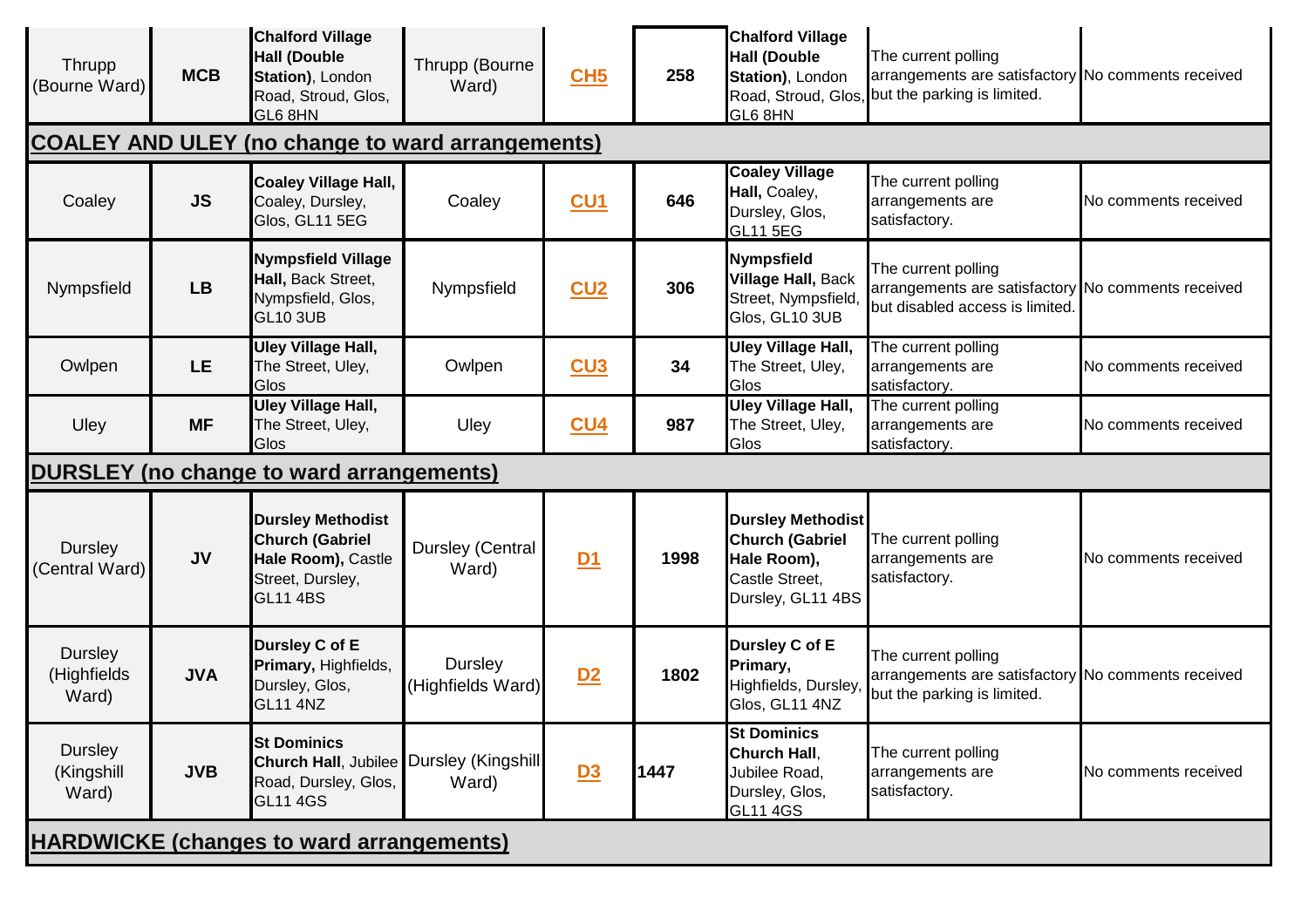| Brookthorpe-<br>with-Whaddon<br>(NEW to ward) | JN              | <b>Brookthorpe Village</b><br>Hall, Stroud Road,<br>Brookthorpe, Glos,<br>GL4 0UJ                       | Brookthorpe-with-<br>Whaddon | H1        | 245  | <b>Brookthorpe</b><br><b>Village Hall,</b><br>Stroud Road,<br>Brookthorpe, Glos,<br>GL4 0UJ             | The current polling<br>arrangements are satisfactory No comments received<br>but limited disabled parking.                                                                                                          |                      |
|-----------------------------------------------|-----------------|---------------------------------------------------------------------------------------------------------|------------------------------|-----------|------|---------------------------------------------------------------------------------------------------------|---------------------------------------------------------------------------------------------------------------------------------------------------------------------------------------------------------------------|----------------------|
| Elmore                                        | <b>JX</b>       | Elmore Village Hall,<br>Elmore, Glos,<br>GL2 3NT                                                        | Elmore                       | H2        | 177  | <b>Elmore Village</b><br>Hall, Elmore, Glos,<br>GL2 3NT                                                 | The current polling<br>arrangements are<br>satisfactory.                                                                                                                                                            | No comments received |
| Hardwicke                                     | KI              | <b>Hardwicke Village</b><br><b>Hall (Double</b><br>Station), Green<br>Lane, Hardwicke,<br>Glos, GL2 4QA | Hardwicke                    | <u>H3</u> | 3644 | <b>Hardwicke Village</b><br><b>Hall (Double</b><br>Station), Green<br>Lane, Hardwicke,<br>Glos, GL2 4QA | The current polling<br>arrangements are<br>satisfactory.                                                                                                                                                            | No comments received |
| Harescombe<br>(NEW to ward)                   | <b>KJ</b>       | <b>Harescombe Village</b><br>Hall, Harescombe,<br>Glos                                                  | Harescombe                   | <u>H4</u> | 193  | <b>Harescombe</b><br><b>Village Hall,</b><br>Harescombe, Glos                                           | The current polling<br>arrangements are<br>satisfactory.                                                                                                                                                            | No comments received |
| Haresfield                                    | <b>KK</b>       | <b>Haresfield Village</b><br>Hall, Haresfield,<br>Glos,                                                 | Haresfield                   | <u>H5</u> | 272  | <b>Haresfield Village</b><br>Hall, Haresfield,<br>Glos,                                                 | The current polling<br>arrangements are satisfactory No comments received<br>but the parking is limited.                                                                                                            |                      |
| Longney                                       | <b>KT</b>       | Longney<br>Congregational<br>Chapel, Longney,<br>Glos, GL2                                              | Longney                      | <b>H6</b> | 256  | Longney<br>Congregational<br>Chapel, Longney,<br>Glos, GL2                                              | The current polling<br>arrangements are satisfactory No comments received<br>but the parking is limited.                                                                                                            |                      |
| Moreton<br>Valence (Div 1)<br>(NEW to ward)   | KY1             | <b>St Stephen's</b><br>Church, Church<br>Lane, Moreton<br>Valence, Glos,<br>GL2 7NB                     |                              |           |      | <b>St Stephen's</b><br><b>Church, Church</b>                                                            | <b>The Parish of Moreton</b><br>Valence is now situated in the<br>same district ward as result of<br>the boundary review and it is<br>proposed that polling districts                                               |                      |
| Moreton<br>Valence (Div 2)                    | KY <sub>2</sub> | <b>Hardwicke Village</b><br><b>Hall (Double</b><br>Station), Green<br>Lane, Hardwicke,<br>Glos, GL2 4QA | <b>Moreton Valence</b>       | HZ        | 180  | Lane, Moreton<br>Valence, Glos,<br>GL2 7NB                                                              | KY1 & KY2 should therefore<br>be merged into one polling<br>district. The current polling<br>station arrangements are<br>satisfactory - potential lack of<br>heating but heaters are<br>provided to polling station | No comments received |
| Standish (NEW<br>to ward)                     | <b>LS</b>       | <b>St Nicholas'</b><br>Church, Standish,<br>Glos, GL10 3EU                                              | Standish                     | <u>H8</u> | 234  | <b>St Nicholas'</b><br>Church, Standish,<br>Glos, GL10 3EU                                              | The current polling<br>arrangements are<br>satisfactory.                                                                                                                                                            | No comments received |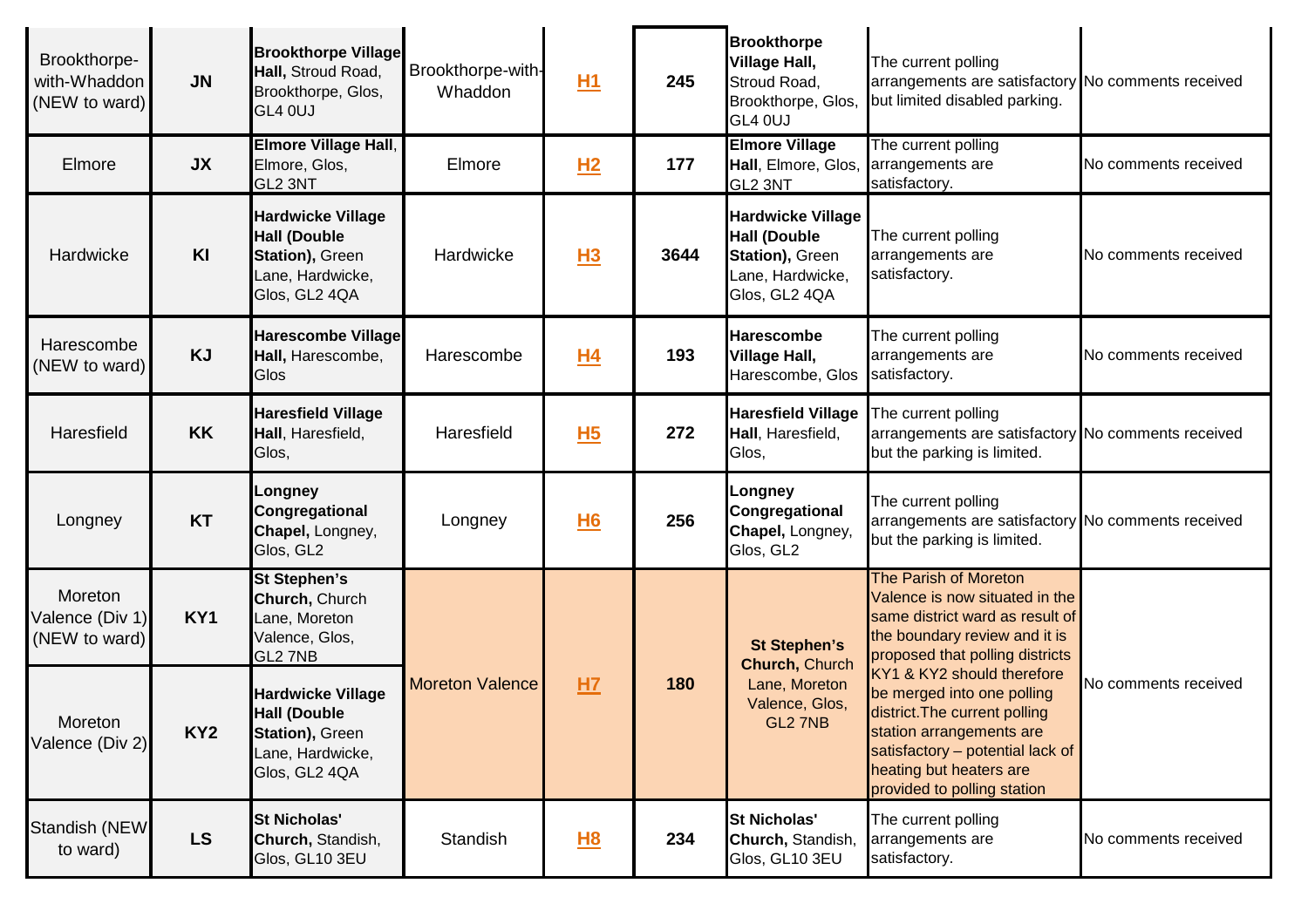|                                                        | <b>KINGSWOOD (changes to ward arrangements)</b> |                                                                                                   |                                              |           |      |                                                                                                          |                                                                                                                                                                                                                                                            |                                                                                                                                                                                                                                         |  |  |
|--------------------------------------------------------|-------------------------------------------------|---------------------------------------------------------------------------------------------------|----------------------------------------------|-----------|------|----------------------------------------------------------------------------------------------------------|------------------------------------------------------------------------------------------------------------------------------------------------------------------------------------------------------------------------------------------------------------|-----------------------------------------------------------------------------------------------------------------------------------------------------------------------------------------------------------------------------------------|--|--|
| Alderley                                               | <b>HB</b>                                       | <b>Hopkins Hall,</b><br>Jubilee Playing Field,<br>Hillesley, Wotton-<br>Under-Edge, Glos          | Alderley                                     | K1        | 61   | <b>Hopkins Hall,</b><br><b>Jubilee Playing</b><br>Field, Hillesley,<br>Wotton-Under-<br>Edge, Glos       | The current polling<br>arrangements are<br>satisfactory.                                                                                                                                                                                                   | No comments received                                                                                                                                                                                                                    |  |  |
| Hillesley and<br>Tresham<br>(Hillesley ward)           | <b>KL</b>                                       | <b>Hopkins Hall,</b><br>Jubilee Playing Field,<br>Hillesley, Wotton-<br>Under-Edge, Glos          | Hillesley and<br>Tresham<br>(Hillesley ward) | K2        | 383  | <b>Hopkins Hall,</b><br>Jubilee Playing<br>Field, Hillesley,<br>Wotton-Under-<br>Edge, Glos              | The current polling<br>arrangements are<br>satisfactory.                                                                                                                                                                                                   | No comments received                                                                                                                                                                                                                    |  |  |
| Hillesley and<br>Tresham<br>(Tresham<br>ward)          | <b>KLA</b>                                      | The Haybarn, Talbot<br>Court Farm,<br>Tresham, Glos,<br>GL12 7RW                                  | Hillesley and<br>Tresham<br>(Tresham ward)   | <b>K3</b> | 98   | The Haybarn,<br>Talbot Court Farm,<br>Tresham, Glos,<br><b>GL12 7RW</b>                                  | Offers basic requirements for<br>voters and staff. Not ideal but No comments received<br>no problems reported.                                                                                                                                             |                                                                                                                                                                                                                                         |  |  |
| Kingswood                                              | <b>KR</b>                                       | <b>Kingswood Village</b><br>Hall (dual station),<br>Wickwar Road,<br>Kingswood, Glos,<br>GL12 7RF | Kingswood                                    | <b>K4</b> | 1128 | Kingswood<br><b>Village Hall (dual</b><br>station), Wickwar<br>Road, Kingswood,<br>Glos, GL12 7RF        | The current polling<br>arrangements are<br>satisfactory.                                                                                                                                                                                                   | The ward member for<br>kingswood proposed that<br>additional signage is<br>needed to inform infirm or<br>disabled voters that they<br>should use an alternative<br>access to the station to<br>avoid the step at the other<br>entrance. |  |  |
| Wotton-Under-<br>Edge (South)<br>(NEW to ward)         |                                                 |                                                                                                   | <b>Wotton-Under-</b><br>Edge (South)         | K5        | 118  | <b>Kingswood</b><br><b>Village Hall (dual</b><br>station), Wickwar<br>Road, Kingswood,<br>Glos, GL12 7RF | This polling district has been<br>created as a result of the<br>district ward boundary review,<br>electors within Wotton-Under-<br>Edge (South) were previously<br>in Wotton-under-Edge District<br>Ward but will now vote for<br>Kingswood District Ward. | No comments received                                                                                                                                                                                                                    |  |  |
| <b>MINCHINHAMPTON</b> (no change to ward arrangements) |                                                 |                                                                                                   |                                              |           |      |                                                                                                          |                                                                                                                                                                                                                                                            |                                                                                                                                                                                                                                         |  |  |
| Minchinhampto<br>n (Box Ward)                          | <b>KUC</b>                                      | <b>Box Village Hall,</b><br>Box, Stroud, Glos,<br>GL6 9HP                                         | Minchinhampton<br>(Box Ward)                 | M1        | 279  | <b>Box Village Hall,</b><br>Box, Stroud, Glos,<br>GL6 9HP                                                | The current polling<br>arrangements are<br>satisfactory.                                                                                                                                                                                                   | No comments received                                                                                                                                                                                                                    |  |  |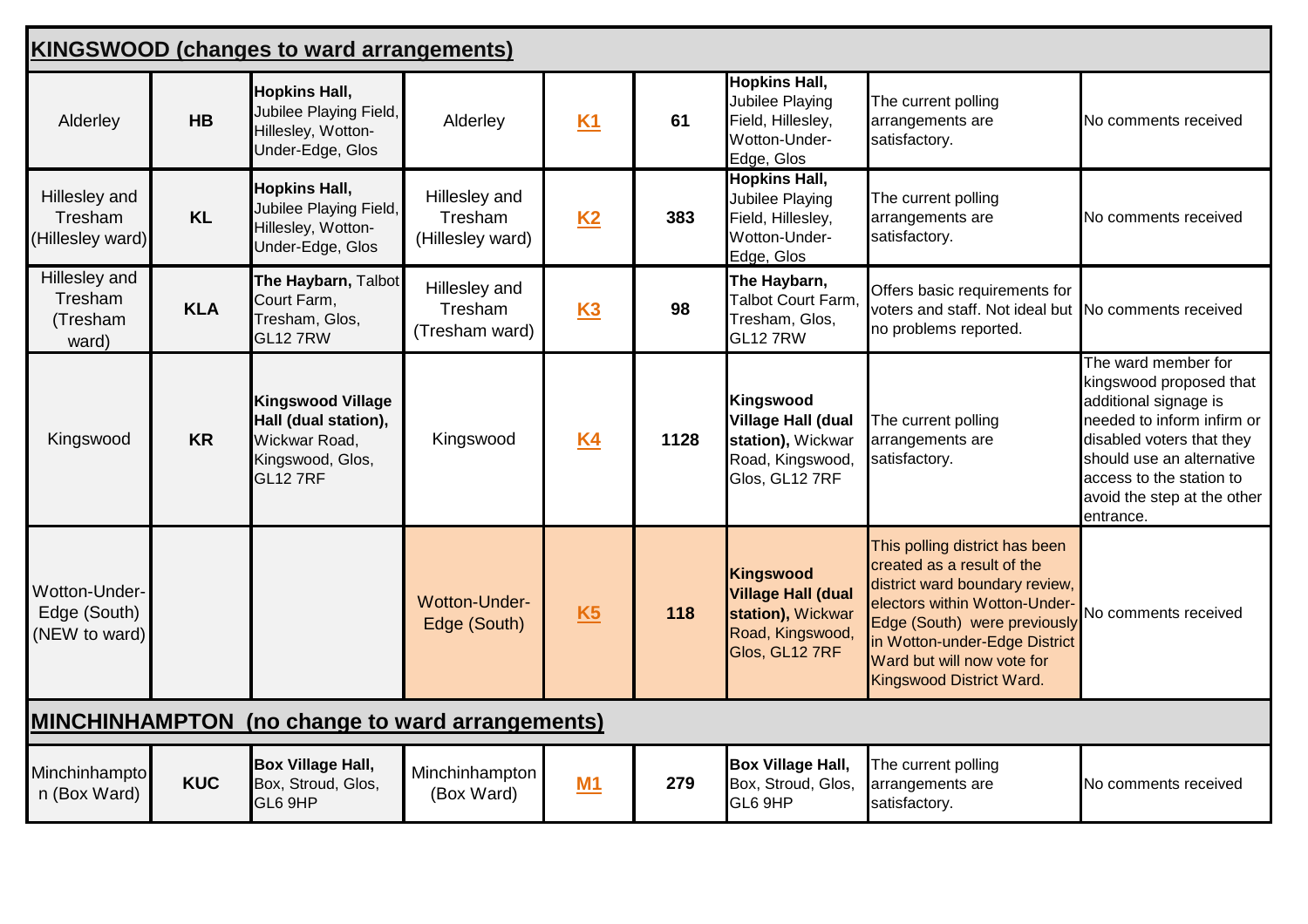| Minchinhampto<br>n (Brimscombe<br>Ward)            | <b>KUB</b> | <b>Brimscombe</b><br><b>Methodist Church,</b><br>Brimscombe Hill,<br>Stroud, Glos,<br>GL5 1DP          | Minchinhampton<br>(Brimscombe<br>Ward)        | M2        | 562  | <b>Brimscombe</b><br><b>Methodist</b><br>Church,<br>Brimscombe Hill,<br>Stroud, Glos,<br>GL5 1DP                                  | The current polling<br>arrangements are<br>satisfactory. | No comments received                                                                                    |  |  |
|----------------------------------------------------|------------|--------------------------------------------------------------------------------------------------------|-----------------------------------------------|-----------|------|-----------------------------------------------------------------------------------------------------------------------------------|----------------------------------------------------------|---------------------------------------------------------------------------------------------------------|--|--|
| Minchinhampto<br>n (North Ward)                    | <b>KUA</b> | The Hub, Next to<br>Minchinhampton<br>Youth Centre,<br>Tobacconist Road,<br>Minchinhampton             | Minchinhampton<br>(North Ward)                | <b>M3</b> | 1906 | The Hub, Next to<br>Minchinhampton<br>Youth Centre,<br>Tobacconist Road,<br>Minchinhampton                                        | The current polling<br>arrangements are                  |                                                                                                         |  |  |
| Minchinhampto<br>n (South Ward)                    | <b>KU</b>  | The Hub, Next to<br>Minchinhampton<br>Youth Centre,<br>Tobacconist Road,<br>Minchinhampton             | Minchinhampton<br>(South Ward)                | <u>M4</u> | 835  | The Hub, Next to<br>Minchinhampton<br>Youth Centre,<br><b>Tobacconist Road.</b><br>Minchinhampton                                 | satisfactory.                                            | No comments received                                                                                    |  |  |
| <b>NAILSWORTH</b> (no change to ward arrangements) |            |                                                                                                        |                                               |           |      |                                                                                                                                   |                                                          |                                                                                                         |  |  |
| Horsley                                            | KO         | <b>Horsley Village</b><br>Hall, Horsley,<br>Stroud, Glos,<br>GL6 0PT                                   | Horsley                                       | <b>N1</b> | 683  | <b>Horsley Village</b><br>Hall, Horsley,<br>Stroud, Glos,<br>GL6 0PT                                                              | The current polling<br>arrangements are<br>satisfactory. |                                                                                                         |  |  |
| Nailsworth (Div<br>1)                              | <b>KZ</b>  | <b>Mortimer Room,</b><br>Old Market,<br>Nailsworth, Glos,<br>GL6 0DU                                   | Nailsworth (Div<br>1)                         | N2        | 2303 | <b>Mortimer Room,</b><br>Old Market,<br>Nailsworth, Glos,<br>GL6 0DU                                                              | The current polling<br>arrangements are<br>satisfactory. | A ward member for                                                                                       |  |  |
| Nailsworth,<br><b>Forest Green</b><br>(Div 1)      | <b>KZX</b> | <b>Arkell Community</b><br>Centre, Nympsfield<br>Road, Forest Green,<br>Nailsworth, Stroud,<br>GL6 0ET | Nailsworth,<br><b>Forest Green</b><br>(Div 1) | N3        | 1444 | <b>Arkell Community</b><br><b>Centre, Nympsfield The current polling</b><br>Road, Forest<br>Green, Nailsworth,<br>Stroud, GL6 0ET | arrangements are<br>satisfactory.                        | Nailsworth commented<br>that all polling stations<br>within Nailsworth district<br>are suitable venues. |  |  |
| Nailsworth,<br><b>Forest Green</b><br>(Div 2)      | <b>KZY</b> | <b>Nailsworth Youth</b><br>Centre, Forest<br>Green, Nailsworth,<br>Glos, GL6 0LZ                       | Nailsworth,<br><b>Forest Green</b><br>(Div 2) | <u>N4</u> | 917  | <b>Nailsworth Youth</b><br>Centre, Forest<br>Green, Nailsworth,<br>Glos, GL6 0LZ                                                  | The current polling<br>arrangements are<br>satisfactory. |                                                                                                         |  |  |
| <b>PAINSWICK &amp; UPTON (NEW WARD)</b>            |            |                                                                                                        |                                               |           |      |                                                                                                                                   |                                                          |                                                                                                         |  |  |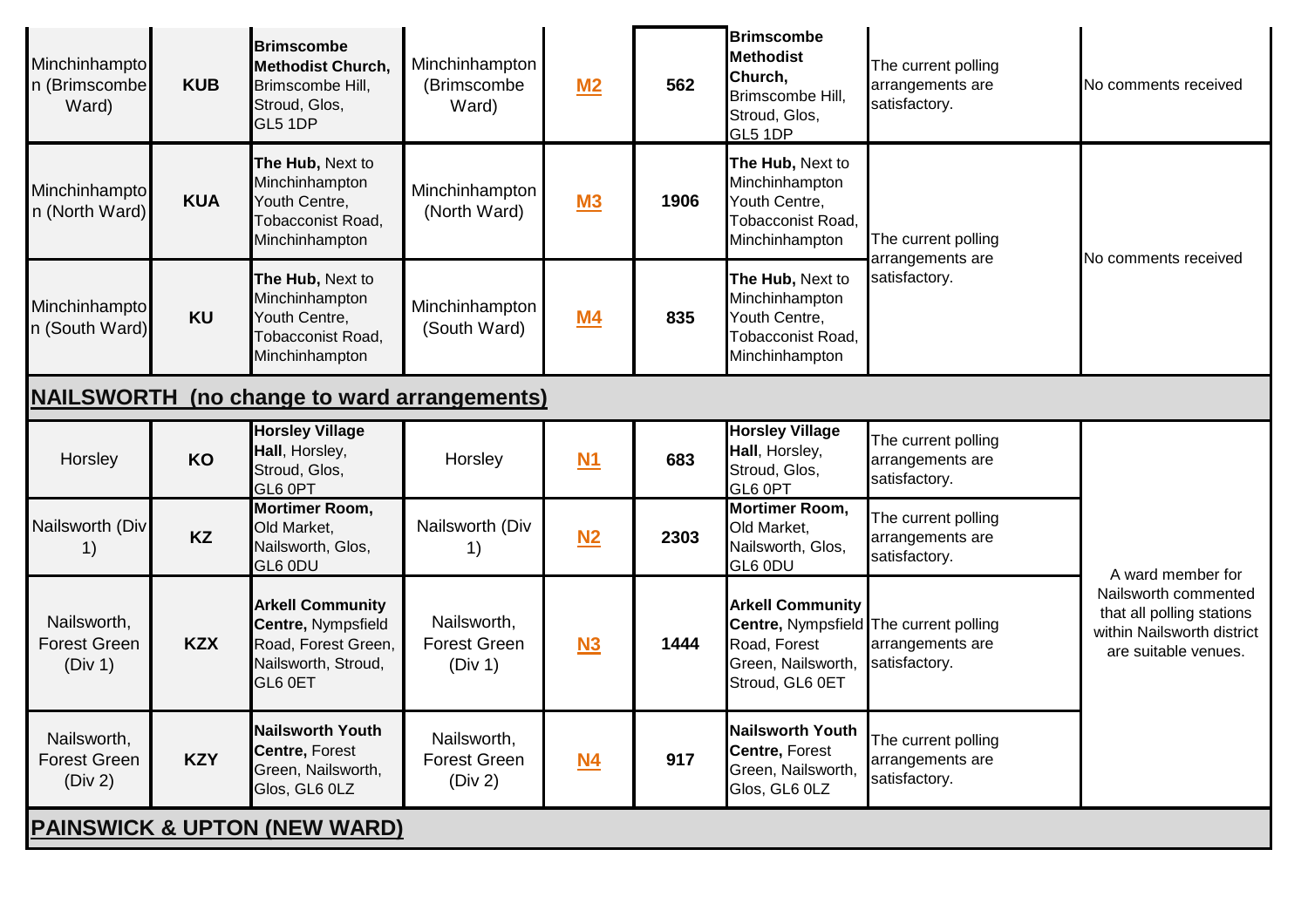| Cranham                                   | <b>JT</b>    | <b>Cranham Village</b><br>Hall, Cranham, Glos,<br>GL4 8HP                                      | Cranham                             | <b>PU1</b>      | 423  | <b>Cranham Village</b><br>Hall, Cranham,<br>Glos, GL4 8HP                                                | The current polling<br>arrangements are<br>satisfactory.                                                             | No comments received |
|-------------------------------------------|--------------|------------------------------------------------------------------------------------------------|-------------------------------------|-----------------|------|----------------------------------------------------------------------------------------------------------|----------------------------------------------------------------------------------------------------------------------|----------------------|
| Miserden                                  | <b>KX</b>    | <b>Miserden Village</b><br>Hall, Miserden,<br>Stroud, Glos,<br>GL6 7JA                         | Miserden                            | <b>PU2</b>      | 373  | <b>Miserden Village</b><br>Hall, Miserden,<br>Stroud, Glos,<br>GL6 7JA                                   | The current polling<br>arrangements are<br>satisfactory.                                                             | No comments received |
| Painswick<br>(Edge Ward)                  | <b>LFA</b>   | Edge Village Hall,<br>The Green, Edge,<br>Stroud, Glos,<br>GL6 6PQ                             | Painswick (Edge<br>Ward)            | <b>PU3</b>      | 176  | Edge Village Hall,<br>The Green, Edge,<br>Stroud, Glos,<br>GL6 6PQ                                       | The current polling<br>arrangements are satisfactory No comments received<br>but disabled parking only.              |                      |
| Painswick<br>(Painswick<br>Ward)          | <b>LF</b>    | <b>Painswick Town</b><br>Hall, Gloucester<br>Road, Pitchcombe,<br>Stroud, Glos                 | Painswick<br>(Painswick Ward)       | <b>PU4</b>      | 1882 | <b>Painswick Town</b><br>Hall, Gloucester<br>Road, Pitchcombe,<br>Stroud, Glos                           | This used to be a double<br>station. The current polling<br>arrangements are satisfactory<br>but parking is limited. | No comments received |
| <b>Painswick</b><br>(Sheepscombe<br>Ward) | LG           | <b>Sheepscombe</b><br><b>Village Hall,</b><br>Sheepscombe, Glos,<br>GL6 6RQ                    | Painswick<br>(Sheepscombe<br>Ward)  | <b>PU5</b>      | 400  | <b>Sheepscombe</b><br><b>Village Hall,</b><br>Sheepscombe,<br>Glos, GL6 6RQ                              | The current polling<br>arrangements are<br>satisfactory.                                                             | No comments received |
| Painswick<br>(Slad Ward)                  | <b>LH</b>    | <b>Woolpack Inn, Slad,</b><br>Stroud, Glos,<br>GL6 6TN                                         | Painswick (Slad<br>Ward)            | PU <sub>6</sub> | 261  | <b>Woolpack Inn,</b><br>Slad, Stroud, Glos,<br>GL6 6TN                                                   | The current polling<br>arrangements are satisfactory No comments received<br>but the parking is limited.             |                      |
| Pitchcombe                                | $\mathsf{L}$ | <b>Pitchcombe Village</b><br>Hall, Gloucester<br>Road, Pitchcombe,<br>Stroud, Glos             | Pitchcombe                          | PU <sub>7</sub> | 246  | Pitchcombe<br><b>Village Hall,</b><br>Gloucester Road,<br>Pitchcombe,<br>Stroud, Glos                    | The current polling<br>arrangements are<br>satisfactory.                                                             | No comments received |
| Upton St<br>Leonards<br>(NEW to ward)     | <b>MG</b>    | <b>Upton St Leonards</b><br>Village Hall, 10<br>Bondend Road,<br>Upton St Leonards,<br>GL4 8AG | <b>Upton St</b><br>Leonards (Div 1) | PU <sub>8</sub> | 1335 | <b>Upton St</b><br><b>Leonards Village</b><br>Hall, 10 Bondend<br>Road, Upton St<br>Leonards,<br>GL4 8AG | Polling district northern<br>boundary altered to create<br>new polling district PU9.                                 | No comments received |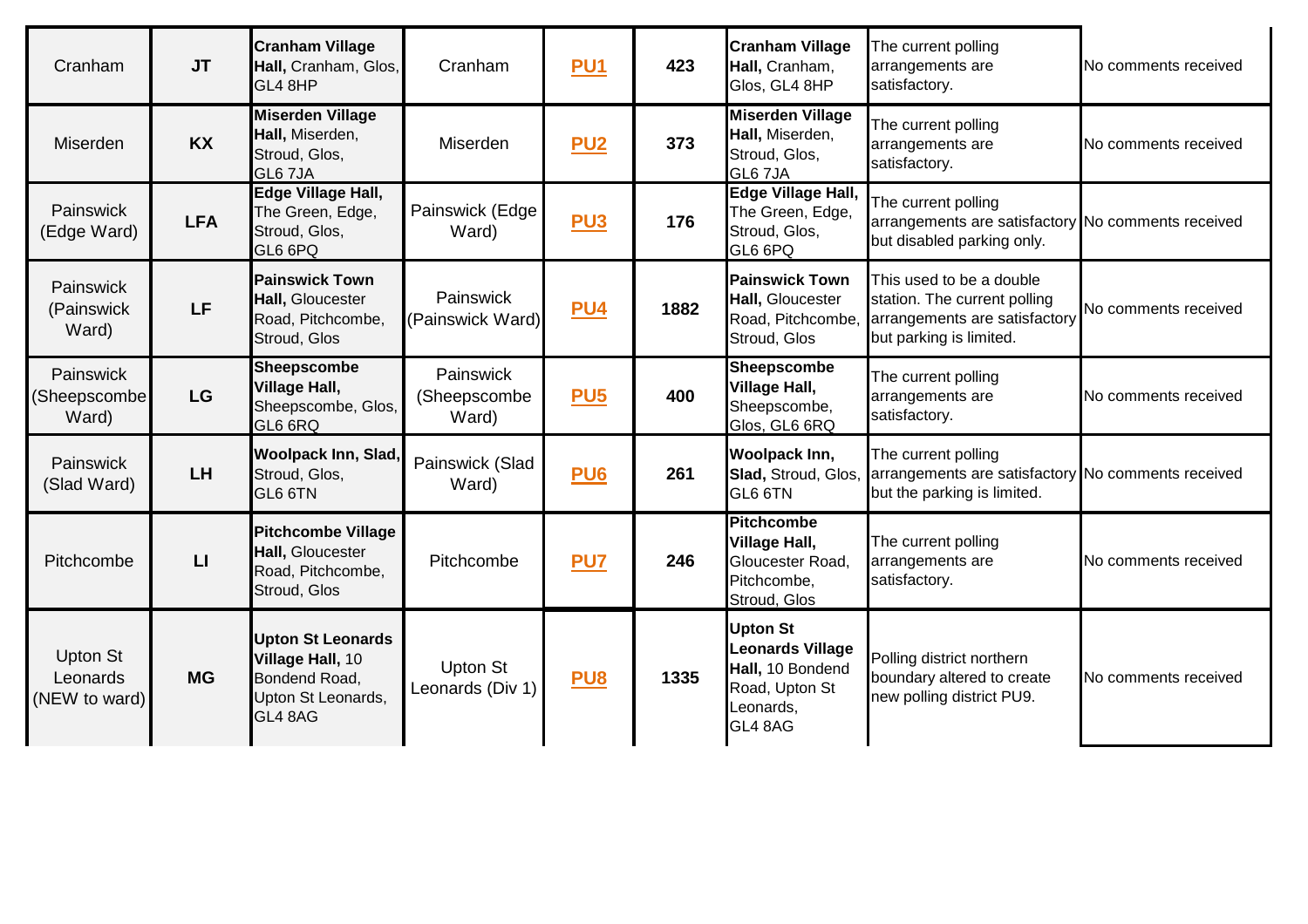|                                                                         |            |                                                                                                                | <b>Upton St</b><br>Leonards (Div 2)                | PU <sub>9</sub> | 722 | @ the edge<br><b>Community</b><br><b>Centre, Typhoon</b><br>Way, Brockworth,<br>Gloucestershire,<br>GL3 4DY                 | Proposed new polling district<br>to consist of the recent<br>development of Coopers<br>Edge. The increase in<br>electorate has meant that<br>electors within Upton St<br>Leonards could no longer<br>continue to vote at the same<br>polling station, this split in the<br>polling district will be more<br>convenient for electors within<br>PU9 as they will not have so<br>far to travel. | No comments received                                                                                            |  |
|-------------------------------------------------------------------------|------------|----------------------------------------------------------------------------------------------------------------|----------------------------------------------------|-----------------|-----|-----------------------------------------------------------------------------------------------------------------------------|----------------------------------------------------------------------------------------------------------------------------------------------------------------------------------------------------------------------------------------------------------------------------------------------------------------------------------------------------------------------------------------------|-----------------------------------------------------------------------------------------------------------------|--|
| <b>RANDWICK, WHITESHILL AND RUSCOMBE (changes to ward arrangements)</b> |            |                                                                                                                |                                                    |                 |     |                                                                                                                             |                                                                                                                                                                                                                                                                                                                                                                                              |                                                                                                                 |  |
| Part of<br>Cainscross<br>(Lower Westrip<br>Ward) (NEW to<br>ward)       | <b>LKA</b> | <b>Randwick Scout</b><br>Group, Morehall,<br>Cashes Green,<br>Stroud, Glos, GL5<br>4RY                         | <b>Cainscross</b><br>(Lower Westrip<br>Ward Div 1) | RWR1            | 357 | <b>Randwick Scout</b><br>Group, Morehall,<br>Cashes Green,<br>Stroud, Glos, GL5<br>4RY                                      | As a result of the boundary<br>review, Cainscross Westrip<br>Ward is now split between<br>Randwick, Whiteshill &<br>Ruscombe district ward and<br>Cainscross district ward. This<br>polling district has therefore<br>been created to ensure that<br>electors are voting in the<br>correct district ward.                                                                                    | No comments received                                                                                            |  |
| Randwick<br>(Randwick<br>Ward)                                          | <b>LK</b>  | <b>Randwick Village</b><br>Hall, Playing Field,<br>Randwick, Stroud,<br>Glos, GL6 6JA                          | Randwick<br>(Randwick Ward)                        | <b>RWR2</b>     | 494 | <b>Randwick Village</b><br>Hall, Playing Field,<br>Randwick, Stroud,<br>Glos, GL6 6JA                                       | The current polling<br>arrangements are<br>satisfactory.                                                                                                                                                                                                                                                                                                                                     | Whiteshill & Ruscombe<br>Parish Council noted the<br>consultation and wished to<br>make no further<br>comments. |  |
| Whiteshill                                                              | <b>MH</b>  | <b>Whiteshill &amp;</b><br><b>Ruscombe Village</b><br>Hall, Main Road,<br>Whiteshill, Stroud,<br>Glos, GL6 6AB | Whiteshill                                         | <b>RWR3</b>     | 964 | <b>Whiteshill &amp;</b><br>Ruscombe Village The current polling<br>Hall, Main Road,<br>Whiteshill, Stroud,<br>Glos, GL6 6AB | arrangements are<br>satisfactory.                                                                                                                                                                                                                                                                                                                                                            | Whiteshill & Ruscombe<br>Parish Council noted the<br>consultation and wished to<br>make no further<br>comments. |  |
| <b>RODBOROUGH</b> (no change to ward arrangements)                      |            |                                                                                                                |                                                    |                 |     |                                                                                                                             |                                                                                                                                                                                                                                                                                                                                                                                              |                                                                                                                 |  |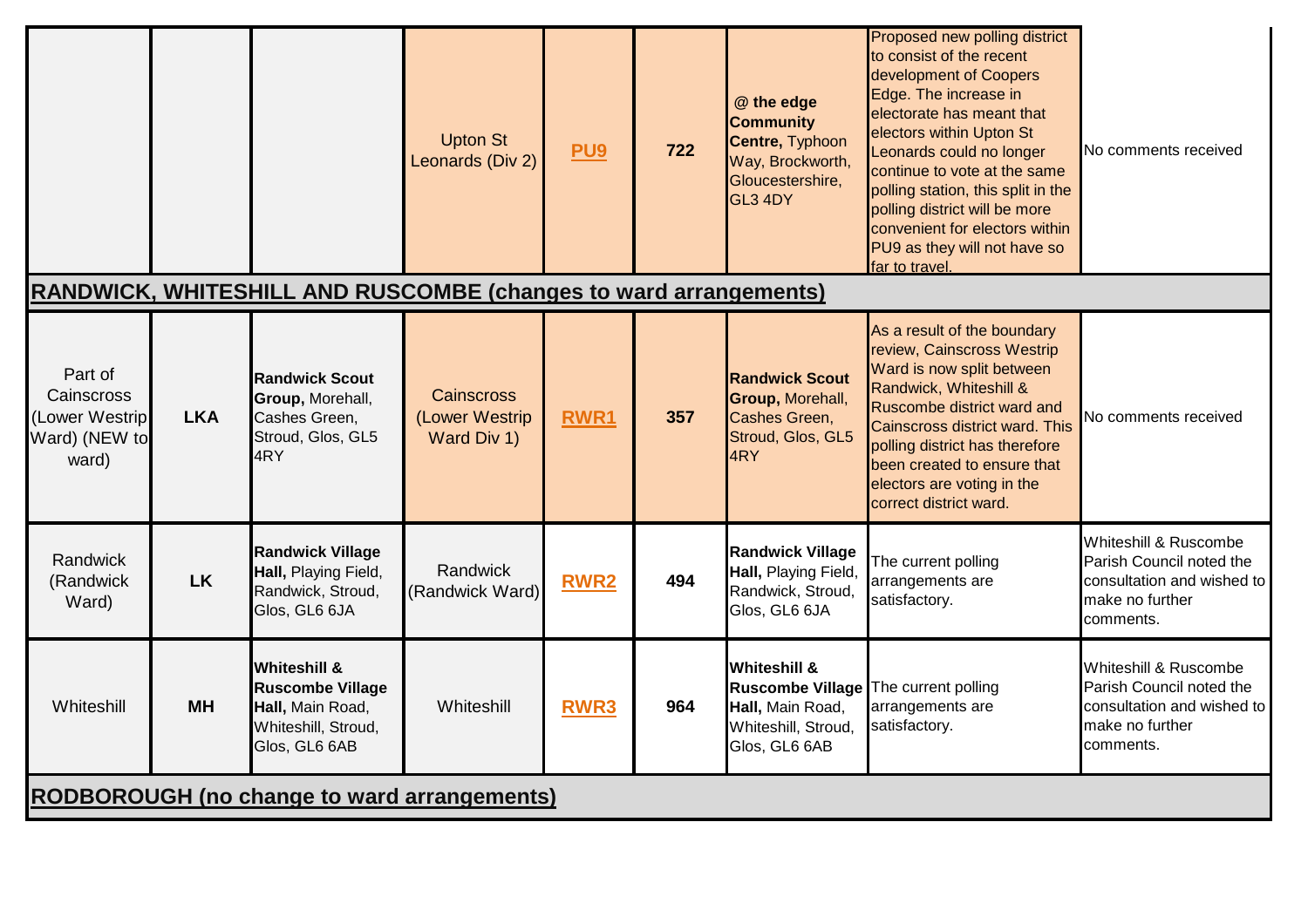| Rodborough<br>(North Ward<br>Div 1)   | LM <sub>1</sub>  | Rodborough<br><b>Endowed School,</b><br>Church Place,<br>Walkley Hill,<br>Rodborough, Stroud,<br>Glos  | Rodborough<br>(North Ward Div<br>1) | R <sub>1</sub> | 1100 | Rodborough<br><b>Endowed School,</b><br>Church Place,<br>Walkley Hill,<br>Rodborough,<br>Stroud, Glos               | The current polling<br>arrangements are satisfactory No comments received<br>but disabled parking only. |                      |
|---------------------------------------|------------------|--------------------------------------------------------------------------------------------------------|-------------------------------------|----------------|------|---------------------------------------------------------------------------------------------------------------------|---------------------------------------------------------------------------------------------------------|----------------------|
| Rodborough<br>(North Ward<br>Div 2)   | LM2              | <b>Stroud Rugby Club,</b><br>Fromehall Park,<br>Dudbridge Hill,<br>Stroud, GL5 3HS                     | Rodborough<br>(North Ward Div<br>2) | R <sub>2</sub> | 360  | <b>Stroud Rugby</b><br><b>Club, Fromehall</b><br>Park, Dudbridge<br>Hill, Stroud, GL5<br>3HS                        | The current polling<br>arrangements are<br>satisfactory.                                                | No comments received |
| Rodborough<br>(South Ward<br>Div 1)   | <b>LMB</b>       | <b>Gastrells Primary</b><br><b>School, Kingscourt</b><br>Lane, Rodborough,<br>Stroud, Glos,<br>GL5 3PS | Rodborough<br>(South Ward Div<br>1) | R3             | 273  | <b>Gastrells Primary</b><br>School, Kingscourt The current polling<br>Lane, Rodborough,<br>Stroud, Glos,<br>GL5 3PS | arrangements are<br>satisfactory.                                                                       | No comments received |
| Rodborough<br>(South Ward<br>Div 2)   | <b>LMC</b>       | Rodborough<br><b>Community Hall,</b><br><b>Butterow West,</b><br>Rodborough, Stroud,<br>GL5 3TZ        | Rodborough<br>(South Ward Div<br>2) | R4             | 225  | Rodborough<br><b>Community Hall,</b><br>Butterow West,<br>Rodborough,<br>Stroud, GL5 3TZ                            | The current polling<br>arrangements are<br>satisfactory.                                                | No comments received |
| Rodborough<br>(West Ward<br>Div 1)    | LMD1             | Rodborough<br><b>Endowed School,</b><br>Church Place,<br>Walkley Hill,<br>Rodborough, Stroud,<br>Glos  | Rodborough<br>(West Ward Div<br>1)  | R <sub>5</sub> | 1026 | Rodborough<br><b>Endowed School,</b><br>Church Place,<br>Walkley Hill,<br>Rodborough,<br>Stroud, Glos               | The current polling<br>arrangements are satisfactory No comments received<br>but parking is limited.    |                      |
| Rodborough<br>(West Ward<br>Div 2)    | LMD <sub>2</sub> | <b>Stroud Rugby Club,</b><br>Fromehall Park,<br>Dudbridge Hill,<br>Stroud, GL5 3HS                     | Rodborough<br>(West Ward Div<br>2)  | R <sub>6</sub> | 323  | <b>Stroud Rugby</b><br><b>Club, Fromehall</b><br>Park, Dudbridge<br>Hill, Stroud, GL5<br>3HS                        | The current polling<br>arrangements are<br>satisfactory.                                                | No comments received |
| Rodborough<br>(West Ward<br>Div 3)    | LMD3             | <b>Gastrells Primary</b><br><b>School, Kingscourt</b><br>Lane, Rodborough,<br>Stroud, Glos,<br>GL5 3PS | Rodborough<br>(West Ward Div<br>3)  | R7             | 342  | <b>Gastrells Primary</b><br>School, Kingscourt The current polling<br>Lane, Rodborough,<br>Stroud, Glos,<br>GL5 3PS | arrangements are<br>satisfactory.                                                                       | No comments received |
| <b>SEVERN (new ward arrangements)</b> |                  |                                                                                                        |                                     |                |      |                                                                                                                     |                                                                                                         |                      |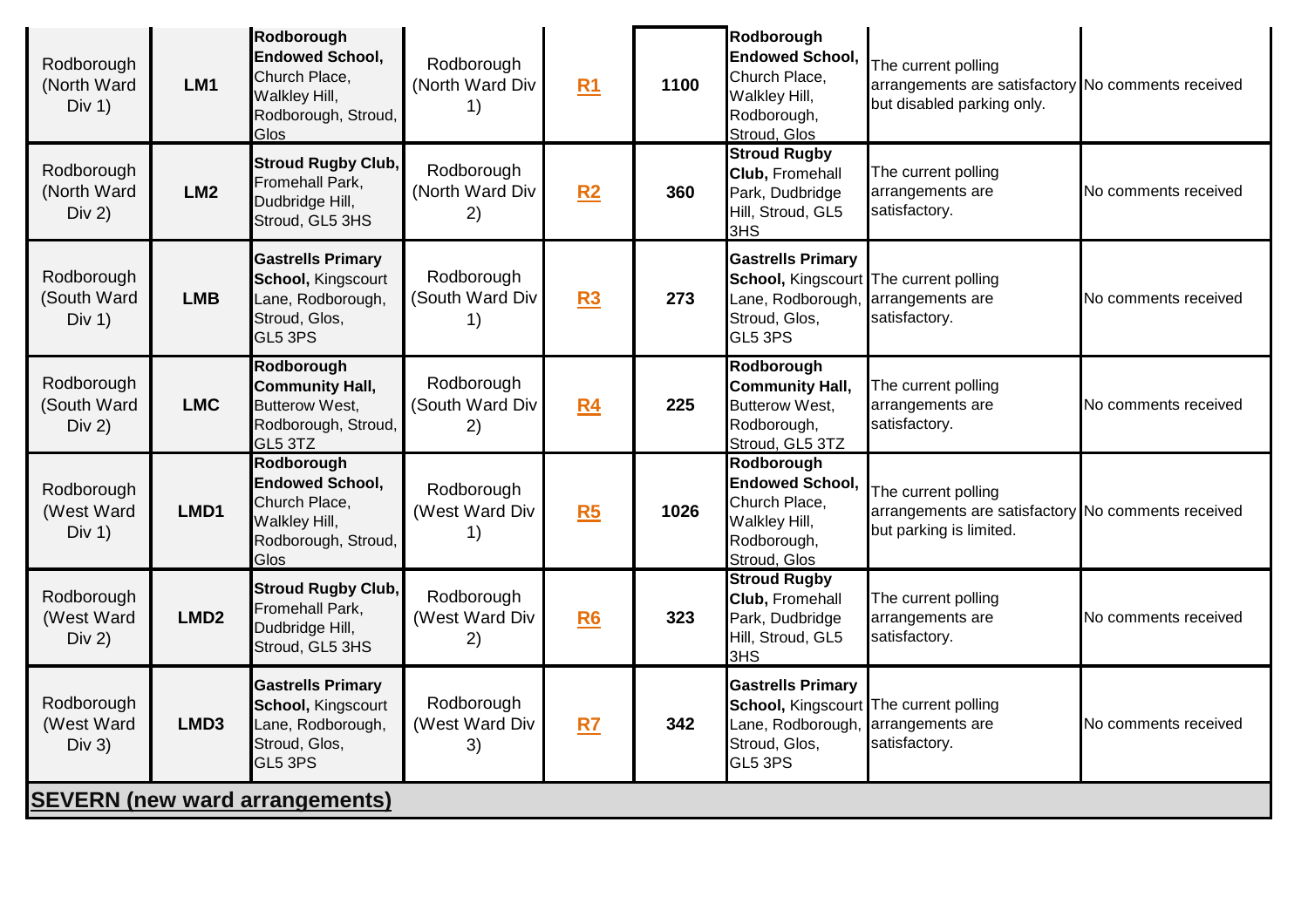| Arlingham                                  | <b>HC</b>  | The Victory Hall,<br>High Street,<br>Arlingham, Glos,<br>GL2 7JN                                             | Arlingham                                  | <b>S1</b>      | 379  | The Victory Hall,<br>High Street,<br>Arlingham, Glos,<br>GL2 7JN                                                       | The current polling<br>arrangements are satisfactory No comments received<br>but wheelchair users may<br>require assistance. |                      |
|--------------------------------------------|------------|--------------------------------------------------------------------------------------------------------------|--------------------------------------------|----------------|------|------------------------------------------------------------------------------------------------------------------------|------------------------------------------------------------------------------------------------------------------------------|----------------------|
| Frampton-on-<br>Severn                     | <b>JZ</b>  | <b>Frampton on</b><br>Severn Village Hall,<br>The Street,<br>Frampton on Severn,<br>Glos, GL2 7EA            | Frampton-on-<br>Severn                     | S <sub>2</sub> | 1142 | <b>Frampton on</b><br><b>Severn Village</b><br>Hall, The Street,<br>Frampton on<br>Severn, Glos,<br>GL2 7EA            | The current polling<br>arrangements are satisfactory No comments received<br>but the parking is limited.                     |                      |
| Fretherne-with-<br>Saul(Fretherne<br>Ward) | <b>KA</b>  | <b>Saul Memorial Hall,</b><br>High Street, Saul,<br>Glos, GL2 7LW                                            | Fretherne-with-<br>Saul(Fretherne<br>Ward) | S <sub>3</sub> | 173  | <b>Saul Memorial</b><br>Hall, High Street,<br>Saul, Glos,<br>GL2 7LW                                                   | The current polling<br>arrangements are<br>satisfactory.                                                                     | No comments received |
| Fretherne-with-<br>Saul(Saul<br>Ward)      | <b>KB</b>  | Saul Memorial Hall,<br>High Street, Saul,<br>Glos, GL2 7LW                                                   | Fretherne-with-<br>Saul(Saul Ward)         | <u>S4</u>      | 396  | <b>Saul Memorial</b><br>Hall, High Street,<br>Saul, Glos,<br>GL2 7LW                                                   | The current polling<br>arrangements are<br>satisfactory.                                                                     | No comments received |
| Eastington<br>(NEW to ward)                | <b>JW</b>  | <b>Eastington Village</b><br>Hall, Eastington,<br>Stonehouse, Glos,<br><b>GL10 3AA</b>                       | Eastington                                 | S <sub>5</sub> | 177  | <b>Eastington Village</b><br>Hall, Eastington,<br>Stonehouse, Glos,<br><b>GL10 3AA</b>                                 | The current polling<br>arrangements are<br>satisfactory.                                                                     | No comments received |
| Whitminster<br>(NEW to ward)               | MI         | <b>Whitminster Village</b><br>Hall, School Lane,<br>Whitminster,<br>Gloucester, GL2 7NT                      | Whitminster                                | <b>S6</b>      | 666  | Whitminster<br><b>Village Hall,</b><br>School Lane,<br>Whitminster,<br>Gloucester,<br>GL2 7NT                          | The current polling<br>arrangements are<br>satisfactory.                                                                     | No comments received |
|                                            |            | <b>STONEHOUSE (changes to ward arrangements)</b>                                                             |                                            |                |      |                                                                                                                        |                                                                                                                              |                      |
| Stonehouse<br>(Central Ward)               | <b>LUA</b> | <b>The Douglas</b><br>Morley Hall, Elm<br>Road, Stonehouse,<br><b>Glos</b>                                   | Stonehouse (Div<br>1)                      | <b>ST1</b>     | 1455 | <b>The Douglas</b><br>Morley Hall, Elm<br>Glos                                                                         | The current polling<br>arrangements are satisfactory No comments received<br>Road, Stonehouse, but disabled parking only     |                      |
| Stonehouse<br>(North Ward)                 | <b>LUB</b> | <b>St Joseph's Church</b><br><b>Hall (Double</b><br>Station), Oldends<br>Lane, Stonehouse,<br>Glos, GL10 2DG | Stonehouse (Div<br>2)                      | <b>ST2</b>     | 2711 | <b>St Joseph's</b><br><b>Church Hall</b><br>(Double Station),<br>Oldends Lane,<br>Stonehouse, Glos,<br><b>GL10 2DG</b> | The current polling<br>arrangements are satisfactory No comments received<br>but disabled parking only                       |                      |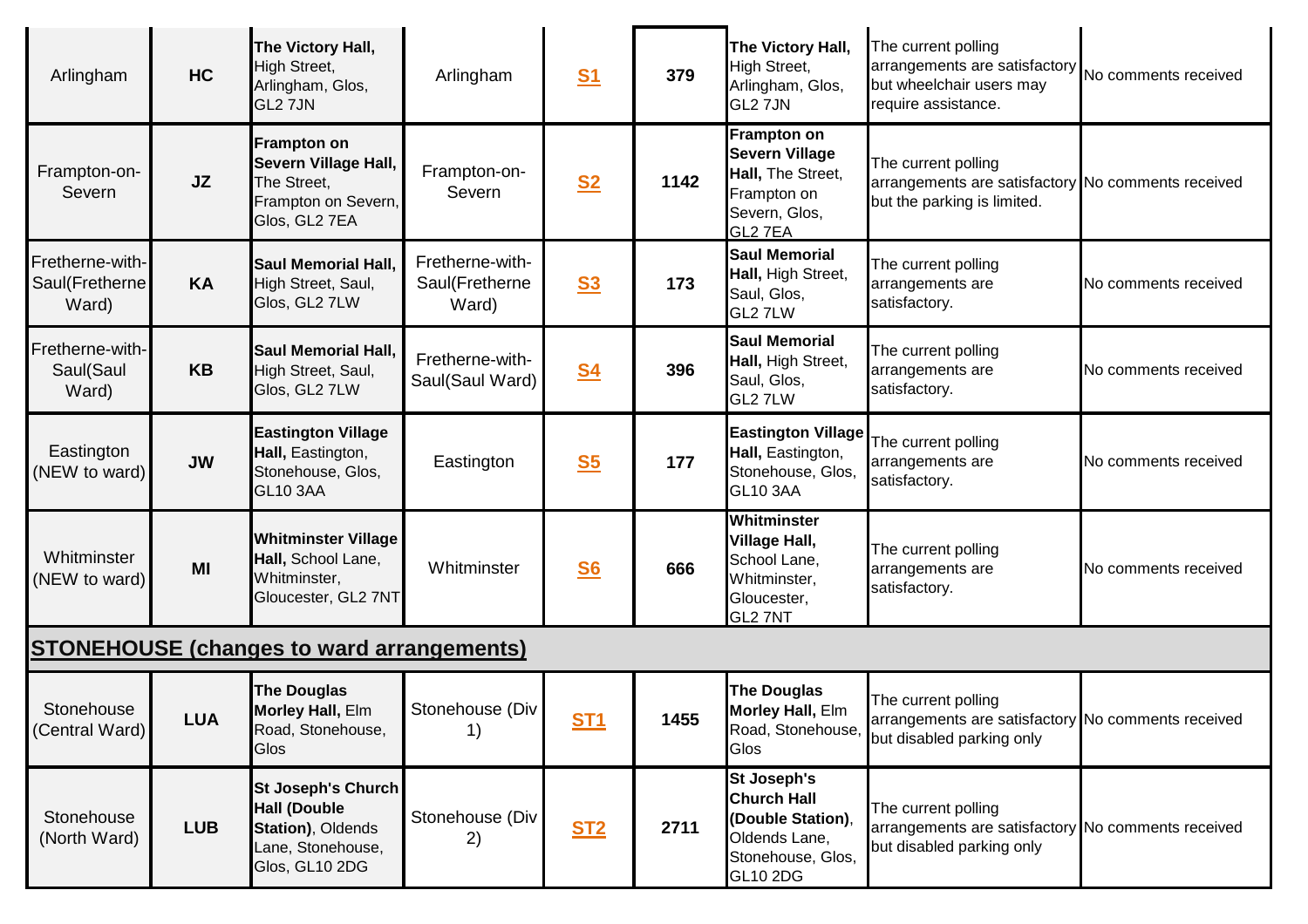| Part of<br>Stonehouse<br>(South Ward)              | LU                                                   | Stonehouse<br><b>Community Centre,</b><br>Laburnum Walk,<br>Stonehouse, Glos,<br><b>GL10 2NS</b> | Stonehouse (Div<br>3)                   | ST <sub>3</sub> | 1737 | <b>Stonehouse</b><br><b>Community</b><br>Centre, Laburnum<br>Walk, Stonehouse,<br>Glos, GL10 2NS | Polling district boundary has<br>been amended to reflect<br>changes to the district ward<br>boundaries.                                                            | <b>Vo comments received</b>                                                                                                                                                                                                                                                                                                                                  |  |  |  |
|----------------------------------------------------|------------------------------------------------------|--------------------------------------------------------------------------------------------------|-----------------------------------------|-----------------|------|--------------------------------------------------------------------------------------------------|--------------------------------------------------------------------------------------------------------------------------------------------------------------------|--------------------------------------------------------------------------------------------------------------------------------------------------------------------------------------------------------------------------------------------------------------------------------------------------------------------------------------------------------------|--|--|--|
|                                                    | <b>STROUD CENTRAL (changes to ward arrangements)</b> |                                                                                                  |                                         |                 |      |                                                                                                  |                                                                                                                                                                    |                                                                                                                                                                                                                                                                                                                                                              |  |  |  |
| <b>Stroud Central</b><br>(Div 1)                   | LW                                                   | St Laurence Church<br>Hall, The Shambles,<br>Stroud, Glos,<br><b>GL10 2DG</b>                    | <b>Stroud Central</b><br>(Div 1)        | <b>SC1</b>      | 601  | <b>St Laurence</b><br><b>Church Hall, The</b><br>Shambles, Stroud,<br>Glos, GL10 2DG             | Polling district boundary has<br>been amended to reflect the<br>minor adjustments to the<br>district ward boundaries.                                              | No comments received                                                                                                                                                                                                                                                                                                                                         |  |  |  |
| <b>Stroud Central</b><br>(Div 2)                   | <b>LWA</b>                                           | <b>Paganhill Maypole</b><br>Hall, Stratford Road,<br>Stroud, Glos,<br>GL5 4AN                    | <b>Stroud Central</b><br>(Div 2)        | <b>SC2</b>      | 660  | Hall, Stratford<br>GL5 4AN                                                                       | <b>Paganhill Maypole Polling district boundary has</b><br>been amended to reflect the<br>Road, Stroud, Glos, minor adjustments to the<br>district ward boundaries. | <b>No comments received</b>                                                                                                                                                                                                                                                                                                                                  |  |  |  |
| <b>Stroud Central</b><br>(Div 3)                   | <b>LWB</b>                                           | <b>Christian</b><br><b>Community Centre,</b><br>73 Cainscross Road,<br>Stroud, GL5 4HB           | <b>Stroud Central</b><br>(Div 3)        | <b>SC3</b>      | 550  | <b>Christian</b><br><b>Community</b><br>Centre, 73<br>Cainscross Road,<br>Stroud, GL5 4HB        | Polling district boundary has<br>been amended to reflect the<br>minor adjustments to the<br>district ward boundaries.                                              | No comments received                                                                                                                                                                                                                                                                                                                                         |  |  |  |
|                                                    |                                                      | <b>STROUD FARMHILL AND PAGANHILL (changes to ward arrangements)</b>                              |                                         |                 |      |                                                                                                  |                                                                                                                                                                    |                                                                                                                                                                                                                                                                                                                                                              |  |  |  |
| Stroud Farmhill<br>and Paganhill                   | <b>MAA</b>                                           | <b>Farmhill Baptist</b><br>Church, Farmhill,<br>Stroud, Glos,<br>GL5 4BX                         | <b>Stroud Farmhill</b><br>and Paganhill | <b>FP1</b>      | 1643 | <b>Farmhill Baptist</b><br>Church, Farmhill,<br>Stroud, Glos,<br><b>GL5 4BX</b>                  | Polling district boundary has<br>been amended to reflect the<br>minor adjustments to the<br>district ward boundaries.                                              | The ward member for<br>Farmhill & Paganhill<br>suggested that as<br>Paganhill Maypole hole<br>now resides within<br>Farmhill & Paganhill as a<br>result of the boundary<br>review, this venue should<br>be used as a polling<br>station for this ward<br>instead of Farmhill Baptist<br>Church due to its limited<br>access and location on a<br>steep hill. |  |  |  |
| <b>STROUD SLADE (changes to ward arrangements)</b> |                                                      |                                                                                                  |                                         |                 |      |                                                                                                  |                                                                                                                                                                    |                                                                                                                                                                                                                                                                                                                                                              |  |  |  |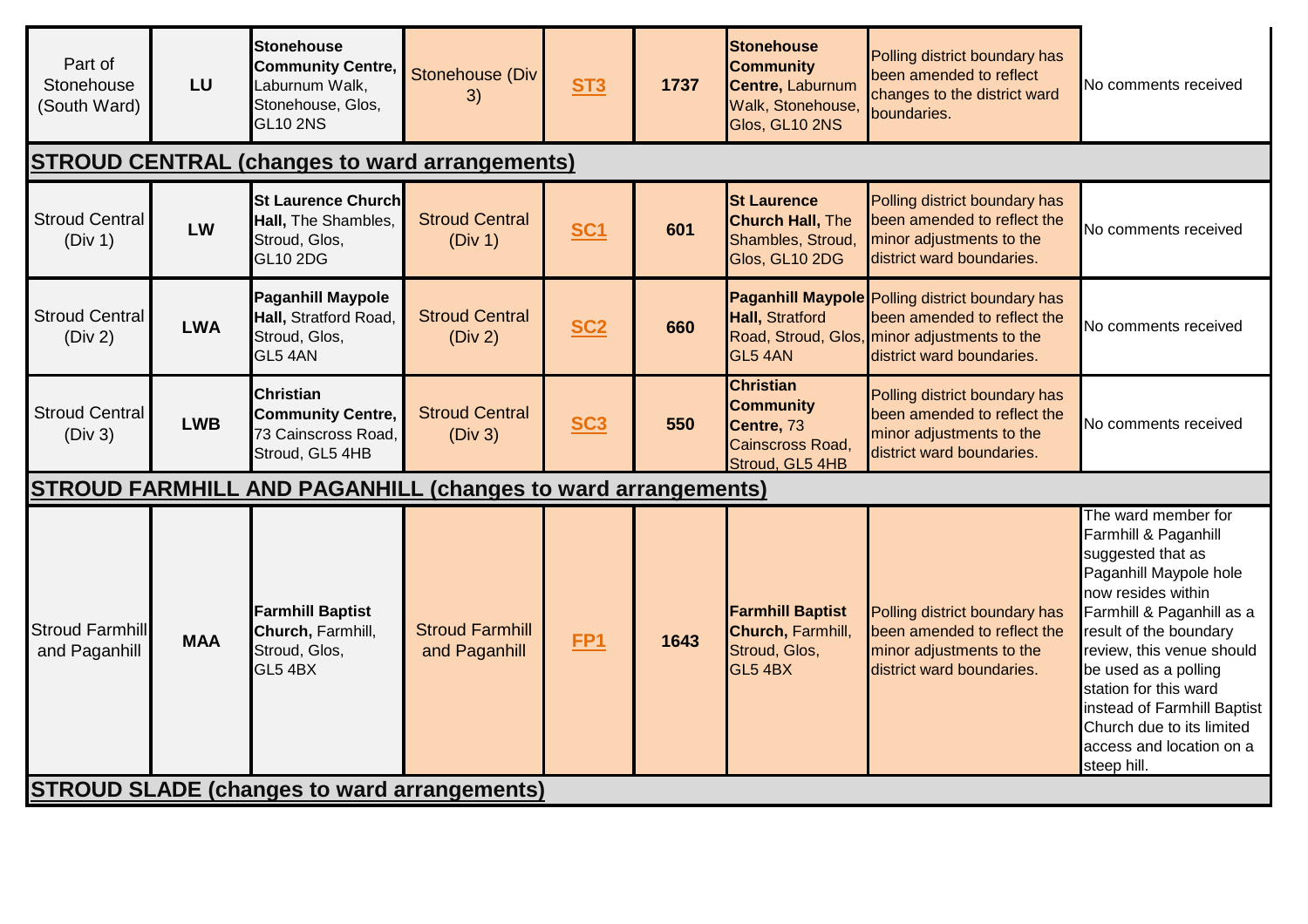| <b>Stroud Slade</b><br>(Div 1)                       | LY                                                   | <b>Stroud Register</b><br>Office, Parliament<br>Street, Stroud, Glos,<br>GL5 1DY                                    | <b>Stroud Slade (Div</b><br>1)  | <b>SS1</b>       | 460  | <b>Stroud Register</b><br><b>Office, Parliament</b><br>Street, Stroud,<br>Glos, GL5 1DY                                       | Polling district boundary has<br>been amended to reflect the<br>minor adjustments to the<br>district ward boundaries.                     | No comments received |  |
|------------------------------------------------------|------------------------------------------------------|---------------------------------------------------------------------------------------------------------------------|---------------------------------|------------------|------|-------------------------------------------------------------------------------------------------------------------------------|-------------------------------------------------------------------------------------------------------------------------------------------|----------------------|--|
| <b>Stroud Slade</b><br>(Div 2)                       | <b>LYA</b>                                           | The Cadet Centre,<br>Bisley Old Road,<br>Stroud, Glos                                                               | <b>Stroud Slade (Div</b><br>2)  | <b>SS2</b>       | 1127 | <b>The Cadet Centre,</b><br><b>Bisley Old Road,</b><br>Stroud, Glos                                                           | Polling district boundary has<br>been amended to reflect the<br>minor adjustments to the<br>district ward boundaries.                     | No comments received |  |
|                                                      |                                                      | <b>STROUD TRINITY (changes to ward arrangements)</b>                                                                |                                 |                  |      |                                                                                                                               |                                                                                                                                           |                      |  |
| <b>Stroud Trinity</b>                                | <b>LZ</b>                                            | <b>Trinity Rooms, Field</b><br>Road, Stroud, Glos,<br>GL5 2HZ                                                       | <b>Stroud Trinity</b>           | STR <sub>1</sub> | 1773 | <b>Trinity Rooms,</b><br><b>Field Road, Stroud</b><br>Glos, GL5 2HZ                                                           | Polling district boundary has<br>been amended to reflect the<br>minor adjustments to the<br>district ward boundaries.                     | No comments received |  |
|                                                      | <b>STROUD UPLANDS (changes to ward arrangements)</b> |                                                                                                                     |                                 |                  |      |                                                                                                                               |                                                                                                                                           |                      |  |
| <b>Stroud Uplands</b>                                | <b>MA</b>                                            | <b>Stroud and District</b><br><b>Mencap Day Centre</b><br>(Double Station),<br>Folly Lane, Stroud,<br>Glos, GL5 1SU | <b>Stroud Uplands</b>           | <b>SU1</b>       | 1677 | <b>Stroud and</b><br><b>District Mencap</b><br><b>Day Centre</b><br>(Double Station),<br>Folly Lane, Stroud,<br>Glos, GL5 1SU | Polling district boundary has<br>been amended to reflect the<br>minor adjustments to the<br>district ward boundaries.                     | No comments received |  |
| <b>STROUD VALLEY (changes to ward arrangements)</b>  |                                                      |                                                                                                                     |                                 |                  |      |                                                                                                                               |                                                                                                                                           |                      |  |
| <b>Stroud Valley</b><br>(Div 1)                      | <b>MAX</b>                                           | <b>All Saints Centre,</b><br><b>Upper Springfield</b><br>Road, Stroud, Glos,<br>GL5 1TF                             | <b>Stroud Valley</b><br>(Div 1) | <b>SV1</b>       | 1057 | <b>All Saints Centre,</b><br><b>Upper Springfield</b><br>GL5 1TF                                                              | Polling district boundary has<br>been amended to reflect the<br>Road, Stroud, Glos, minor adjustments to the<br>district ward boundaries. | No comments received |  |
| <b>Stroud Valley</b><br>(Div 2)                      | <b>MAZ</b>                                           | The Wesley Rooms,<br>St Albans Church,<br>Parliament Street,<br>Stroud, Glos,<br>GL5 1QH                            | <b>Stroud Valley</b><br>(Div 2) | <u>SV2</u>       | 927  | <b>The Wesley</b><br><b>Rooms, St Albans</b><br>Church, Parliament<br>Street, Stroud,<br>Glos, GL5 1QH                        | Polling district boundary has<br>been amended to reflect the<br>minor adjustments to the<br>district ward boundaries.                     | No comments received |  |
| <b>THE STANLEYS (no change to ward arrangements)</b> |                                                      |                                                                                                                     |                                 |                  |      |                                                                                                                               |                                                                                                                                           |                      |  |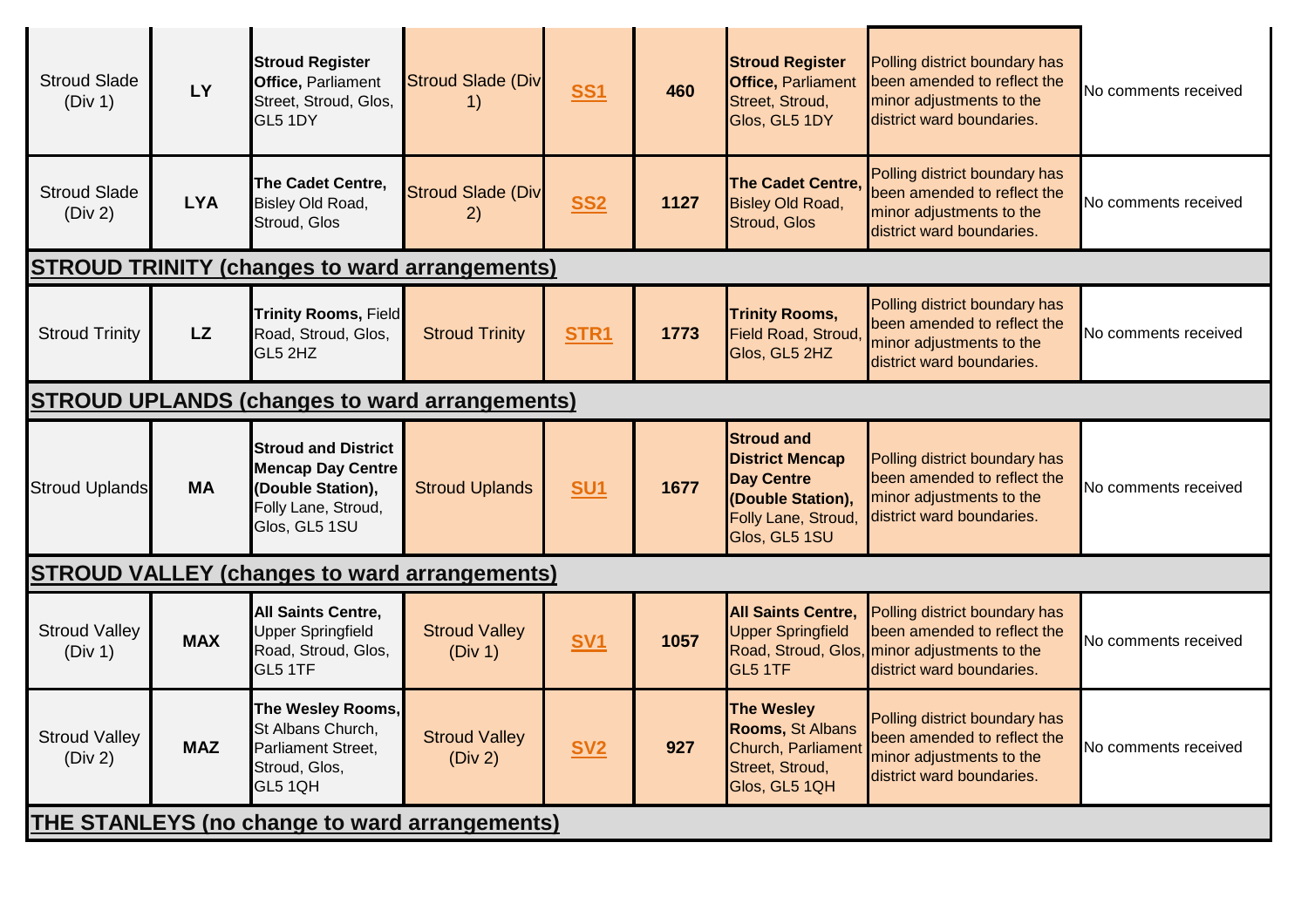| Frocester                            | <b>KC</b>  | <b>Frocester Cricket</b><br>Club, Frocester Hill,<br>Frocester,<br>Stonehouse, GL10<br>3TQ                            | Frocester                            | <b>TS1</b> | 151  | <b>Frocester Cricket</b><br>Club, Frocester<br>Hill, Frocester,<br>Stonehouse, GL10 satisfactory.<br>3TQ                  | The current polling<br>arrangements are                  | No comments received                                                                                                                                                                                                                                        |
|--------------------------------------|------------|-----------------------------------------------------------------------------------------------------------------------|--------------------------------------|------------|------|---------------------------------------------------------------------------------------------------------------------------|----------------------------------------------------------|-------------------------------------------------------------------------------------------------------------------------------------------------------------------------------------------------------------------------------------------------------------|
| <b>Kings Stanley</b><br>(Div 1)      | <b>KP</b>  | <b>Kings Stanley</b><br><b>Village Hall, Marling</b><br>Close, Kings Stanley,<br>Stonehouse, Glos,<br><b>GL10 3JB</b> | <b>Kings Stanley</b><br>(Div 1)      | <b>TS2</b> | 1689 | <b>Kings Stanley</b><br><b>Village Hall,</b><br>Marling Close,<br>Kings Stanley,<br>Stonehouse, Glos,<br><b>GL10 3JB</b>  | The current polling<br>arrangements are<br>satisfactory. | No comments received                                                                                                                                                                                                                                        |
| Kings<br>Stanley, Selsley<br>(Div 2) | KQ         | <b>Selsley Scout Hall,</b><br>Selsley, Stroud, Glos                                                                   | Kings<br>Stanley, Selsley<br>(Div 2) | <b>TS3</b> | 370  | <b>Selsley Scout</b><br>Hall, Selsley,<br>Stroud, Glos                                                                    | The current polling<br>arrangements are<br>satisfactory. | No comments received                                                                                                                                                                                                                                        |
| Leonard<br>Stanley                   | <b>KS</b>  | <b>Leonard Stanley</b><br><b>Village Hall, Marsh</b><br>Road, Leonard<br>Stanley, Stonehouse,<br>Glos, GL10 3NH       | <b>Leonard Stanley</b>               | <b>TS4</b> | 1154 | <b>Leonard Stanley</b><br><b>Village Hall, Marsh</b><br>Road, Leonard<br>Stanley,<br>Stonehouse, Glos,<br><b>GL10 3NH</b> | The current polling<br>arrangements are<br>satisfactory. | No comments received                                                                                                                                                                                                                                        |
|                                      |            | <b>THRUPP (no change to ward arrangements)</b>                                                                        |                                      |            |      |                                                                                                                           |                                                          |                                                                                                                                                                                                                                                             |
| Rodborough<br>(Butterow<br>Ward)     | <b>LMA</b> | Rodborough<br><b>Community Hall,</b><br><b>Butterow West,</b><br>Rodborough, Stroud,<br>GL5 3TZ                       | Rodborough<br>(Butterow Ward)        | <b>T1</b>  | 655  | Rodborough<br><b>Community Hall,</b><br>Butterow West,<br>Rodborough,<br>Stroud, GL5 3TZ                                  | The current polling<br>arrangements are<br>satisfactory. | No comments received                                                                                                                                                                                                                                        |
| Thrupp (Div<br>1)                    | <b>MC</b>  | <b>Thrupp Primary</b><br>School, Thrupp,<br>Stroud, Glos,<br>GL5 2EN                                                  | Brimscombe &<br>Thrupp (Div 1)       | $12$       | 692  | <b>Thrupp Primary</b><br>School, Thrupp,<br>Stroud, Glos,<br>GL5 2EN                                                      | The current polling<br>arrangements are<br>satisfactory. | A proposal was received<br>to change Thrupp primary<br>school polling station<br>because disabled access<br>is poor, parking is limited<br>and the effect it has on the<br>school and families of the<br>children when the school<br>is closed for the day. |